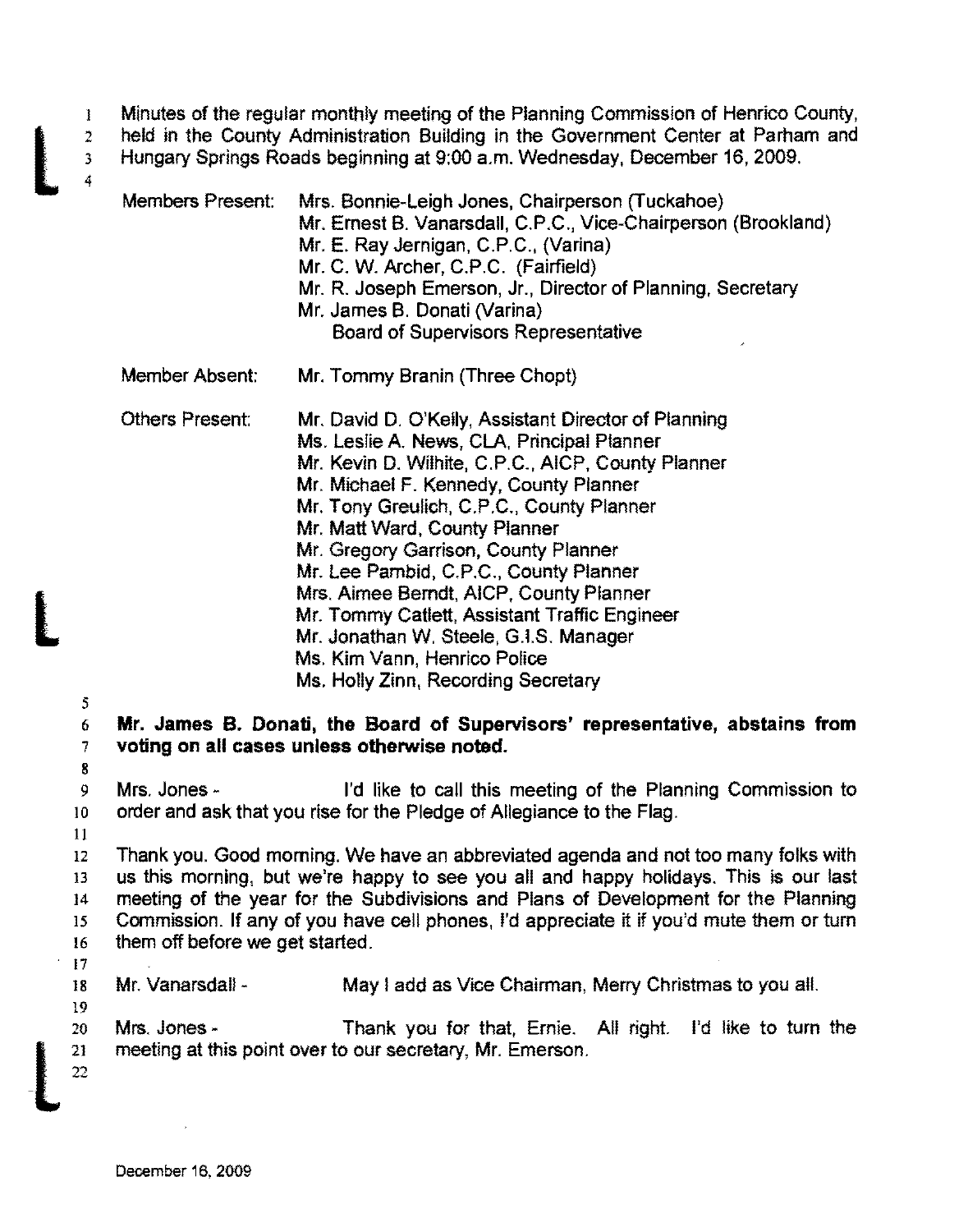23 Mr. Emerson - Thank you, Madam Chair. The first item on your agenda 24 today is the request for deferrals and withdrawals. You do not have any deferrals or 25 withdrawals, so we'll move on to the expedited agenda, which will be presented by Ms. 26 Leslie News. Loday is the request for deferrals and withdrawals. You do not have any deferrals of<br>25 withdrawals, so we'll move on to the expedited agenda, which will be presented by Ms.<br>26 Leslie News.

Ms. News - Thank you, sir. Good morning, Madam Chair, members of the Commission. We have very clean, clear-cut cases this morning. All 4 of our cases actually are on the expedited agenda. The first case is on page 3 of your agenda and is located in the Three Chopt District. This is a transfer of approval for POD-131-87, Culpeper Farms Apartments. Staff recommends approval.

33

### 34 TRANSFER OF APPROVAL

35

POD-131-87 Culpeper Farms Apartments - 3450 Spendthrift Drive

Sandra Becker for CAPREIT Culpeper Farms, . LP: Request for transfer of approval as required by Chapter 24, Section 24-106 of the Henrico County Code from Lokey Properties, John H. Streicker Trust, and CAPREIT Culpeper Farms, LP to Culpeper Farms, LLC. The 14.29 acre site is located south of W. Broad Street (U.S. Route 250) on both north and south lines of Mayland Drive, approximately 850 feet east of Pemberton Road, on parcel 755-757-0805. The zoning is R-5C, General Residence District and R-6C, General Residence District. County water and sewer. (Three Chopt) j

36

37 Mrs. Jones Is there anyone with us in opposition to case POD-131-87, 38 Culpeper Farms Apartments? No opposition.

39

40 Mr. Jernigan - Madam Chair, with that I would like to move for approval of 41 transfer of approval for POD-131-87, Culpeper Farms Apartments, on the expedited 42 agenda.

43

44 Mr. Vanarsdall - Second.

46 Mrs. Jones - Motion by Mr. Jernigan, seconded by Mr. Vanarsdall. All in 47 favor say aye. All opposed say no. The ayes have it; the motion passes.

48

45

The Planning Commission approved the transfer of approval request for POD-131-87, Culpeper Farms Apartments, from [Okey Properties, John H. Streicker Trust, and CAPREIT Culpeper Farms, LP to Culpeper Farms, LLC, subject to the standard and added conditions previously approved. .

53<br>54 Ms. News - The next item is on page 4 of your agenda and is located in<br>55 the Three Chopt District. This is transfer of approval for POD-46-03, Mayland Townes. 56 There's an addendum item on page 1 that indicates that the staff report has been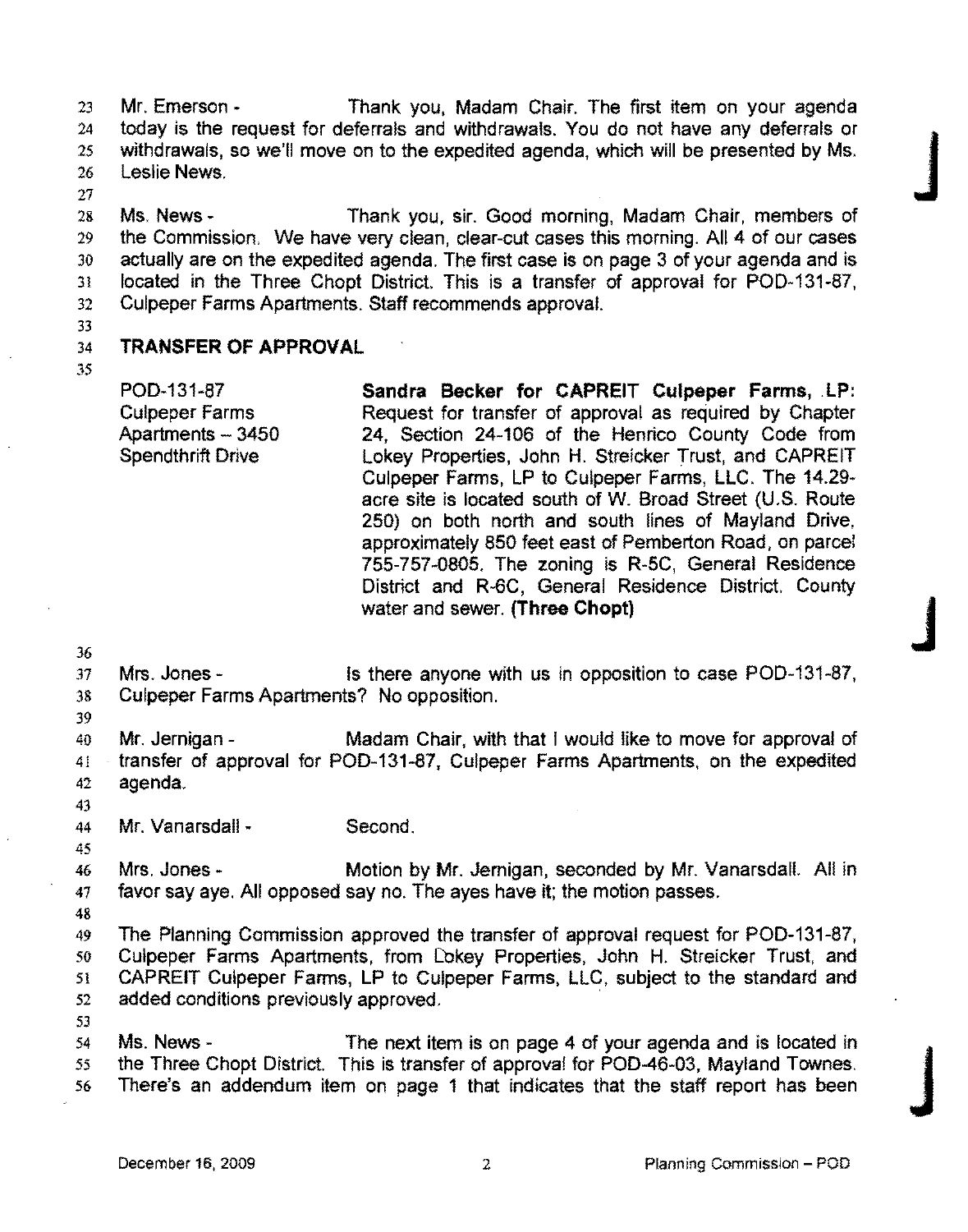orrected to note that 6units have been constructed in Section 1, although 13 have<br>
the been recorded. Staff recommends approval.<br>
60 TRANSFER OF APPROVAL been recorded. Staff recommends approval.

## 59

### TRANSFER OF APPROVAL

61

POD-46-03 POD2009-00410 Mayland Townes - 8640 Mayland Drive

Joyce Wolfe for Eagle Construction of VA, LLC and MTBO1/EIC, LLC: Request for transfer of approval as required by Chapter 24, Section 24-106 of the Henrico County Code from Accent Builders and Developers, LLC to Eagle Construction of VA, LLC and MTBO1/EIC, LLC. The 7.5-acre site is located on the north line of Mayland Drive, approximately 820 feet west of Parham Road, on parcel 757-753-0796. The zoning is RTHC, Residential Townhouse District (Conditional). County water and sewer. (Three Chopt)

63 Mrs. Jones Is anyone with us in opposition to this transfer of approval for 64 POD-46-03, Mayland Townes?

65

69

71

62

Mr. Jernigan· Madam Chair, with that I would like to move for approval of transfer of approval for POD-46·03, Mayland Townes, on the expedited agenda and **Little Contract Contract Contract Contract Contract Contract Contract Contract Contract Contract Contract Contract Contract Contract Contract Contract Contract Contract Contract Contract Contract Contract Contract Contrac** with the addition of the addendum with correction.

70 Mr. Vanarsdall - Second.

72 Mrs. Jones· Motion by Mr. Jernigan, seconded by Mr. Vanarsdall. All in 73 favor say aye. All opposed say no. The ayes have it; the motion passes.

74

The Planning Commission approved the transfer of approval request for POD-46-03, Mayland Townes, from Accent Builders and Developers, LLC to Eagle Construction of VA, LLC and MTB01/EIC, LLC, subject to the standard and added conditions previously approved. 79

Ms. News - Next on page 5 of your agenda and located in the Fairfield 81 District is SUB-17-09, Watts Lane Extension (December 2009 Plan) for zero lots. This is a road dedication in conjunction with the Eastern Henrico Recreation Center. Staff recommends approval.

84

### 85 SUBDIVISION

86

l

SUB-17-09 SUB2009-00165 Watts Lane Extended (December 2009 Plan)

Burgess and Niple, Inc. for the County of Henrico: The 1.045-acre site proposed for extension of Watts Lane is located on the western line of N. Laburnum Avenue, on parcels 808-731-0412 and 807-731-6248. The zoning is A-1, Agricultural District. County water and sewer. (Fairfield) 0 Lots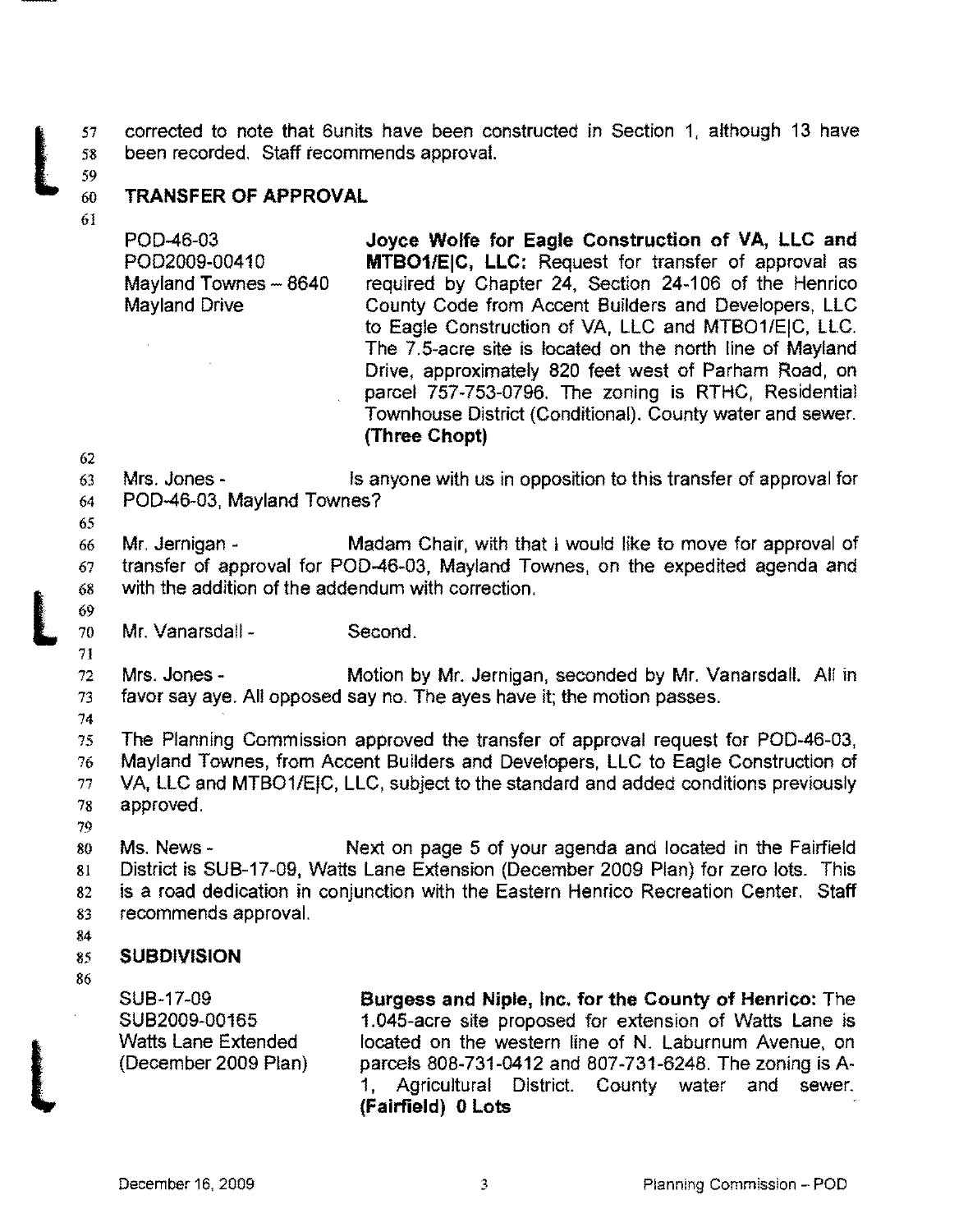87<br>88 Mrs. Jones - Are there objections to SUB-17-09, Watts Lane Extended?<br>90<br>81 Mr. Archar - Madam Chair, Luguld like to mayo for annoual of SUB-17 89 There is no opposition. 90 91 Mr. Archer - Madam Chair, I would like to move for approval of SUB-17-92 09, Watts Lane Extended, subject to the annotations on the plan and standard 93 conditions for subdivisions served by public utilities for a road dedication, on the 94 expedited agenda. 95 96 Mr. Vanarsdall - Second. 97 98 Mrs. Jones - All right. We have a motion by Mr. Archer and a second by 99 Mr. Vanarsdall. All in favor say aye. All opposed say no. The ayes have it; the motion 100 passes. IOJ 102 The Planning Commission granted conditional approval to SUB-17 -09, Watts Lane 103 Extended, subject to the standard conditions attached to these minutes for subdivisions 104 served by public utilities for a road dedication and the annotations on the plans. 105 106 Ms. News - Finally on page 6 of your agenda and located in the Three 107 Chopt District is SUB-18-09, Kadi's Comer (December 2009 Plan) for 2 lots. Staff 108 recommends approval. 109 110 SUBDIVISION 111 SUB-18-09 SUB2009-00182 Kadi's Comer (December 2009 Plan) 4501 Sadler Road 112  $113$  Mrs. Jones -E. D. Lewis & Associates, P.C. **for** Naji Kadi & Beth Kadi: The 2.418-acre site proposed for a subdivision of 2. single-family homes is located on the northeast comer at the intersection of Sadler and Sadler Grove roads, on parcel 746-765-9911. The zoning is A-1, Agricultural District. County water and sewer and on-site sewage disposal system. (Three Chopt) 2 Lots Anyone with us this morning in opposition to SUB-18-09, 114 Kadi's Corner (December 2009 Plan)? There is none. 115 116 Mr. Jernigan - Madam Chair, with that I would like to move for approval for 117 SUB-18-09, Kadi's Corner (December 2009 Plan). subject to the annotations on the ll8 plans. standard conditions for subdivisions served by public utilities. and the following 119 additional conditions #5, #6 modified, #6A modified, and #13. 120 121 Mr. Vanarsdall - Second. 122 123 Mrs. Jones - Motion by Mr. Jernigan, seconded by Mr. Vanarsdall. All in 124 favor say ave. All opposed say no. The aves have it: the motion passes. favor say aye. All opposed say no. The ayes have it; the motion passes. 125

j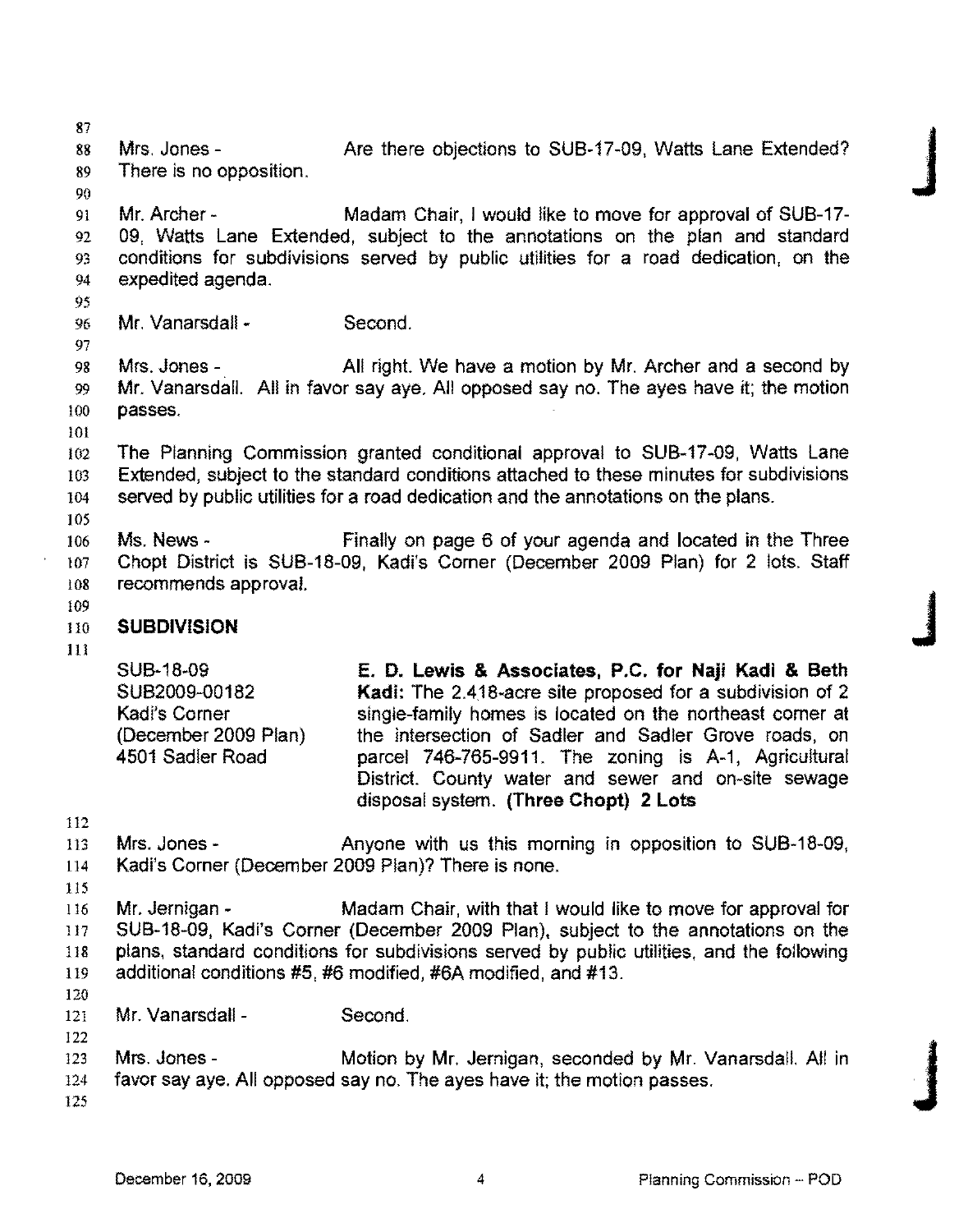- L The Planning Commission granted conditional approval to SUB-18-09, Kadi's Corner (December 2009 Plan), subject to the standard conditions attached to these minutes for subdivisions served by public utilities, the annotations on the plans, and the following additional conditions:
	- 5. The owner shall enter into the necessary contracts with the Department of Public Utilities for water.
	- 6. MODIFIED The owner shall enter into the necessary contracts with the Department of Public Utilities for sewer if Lot 2 is not served by an on-site sewage disposal system.
	- 6A. MODIFIED A detailed soil analysis shall be performed and other requirements of the Health Department met before final plats are recorded. The developer shall have the center lines of all streets and lot corners staked to facilitate the examination of lots by the Health Department Sanitarians prior to filing for final approval and shall notify the Department of Planning and Health Department in writing when the staking has been done if an on-site sewage disposal system is proposed on Lot 2.
	- 13. The right of way for the realignment of Sadler Road, as determined by the Director of Public Works, shall be shown on the plat and dedicated to the County with the recordation of the subdivision plat.
		-

- 147 Ms. News That completes our expedited agenda.<br>
148 Mr. Emerson Madam Chair, that takes us to the next item on your agenda,<br>
150 which is Subdivision Extensions of Conditional Approval. Those will be presented by Mr Mr. Emerson - Madam Chair, that takes us to the next item on your agenda, 151 Lee Pambid.
	-

- SUBDIVISION EXTENSIONS OF CONDITIONAL APPROVAL
- 
- FOR INFORMATIONAL PURPOSES ONLY

l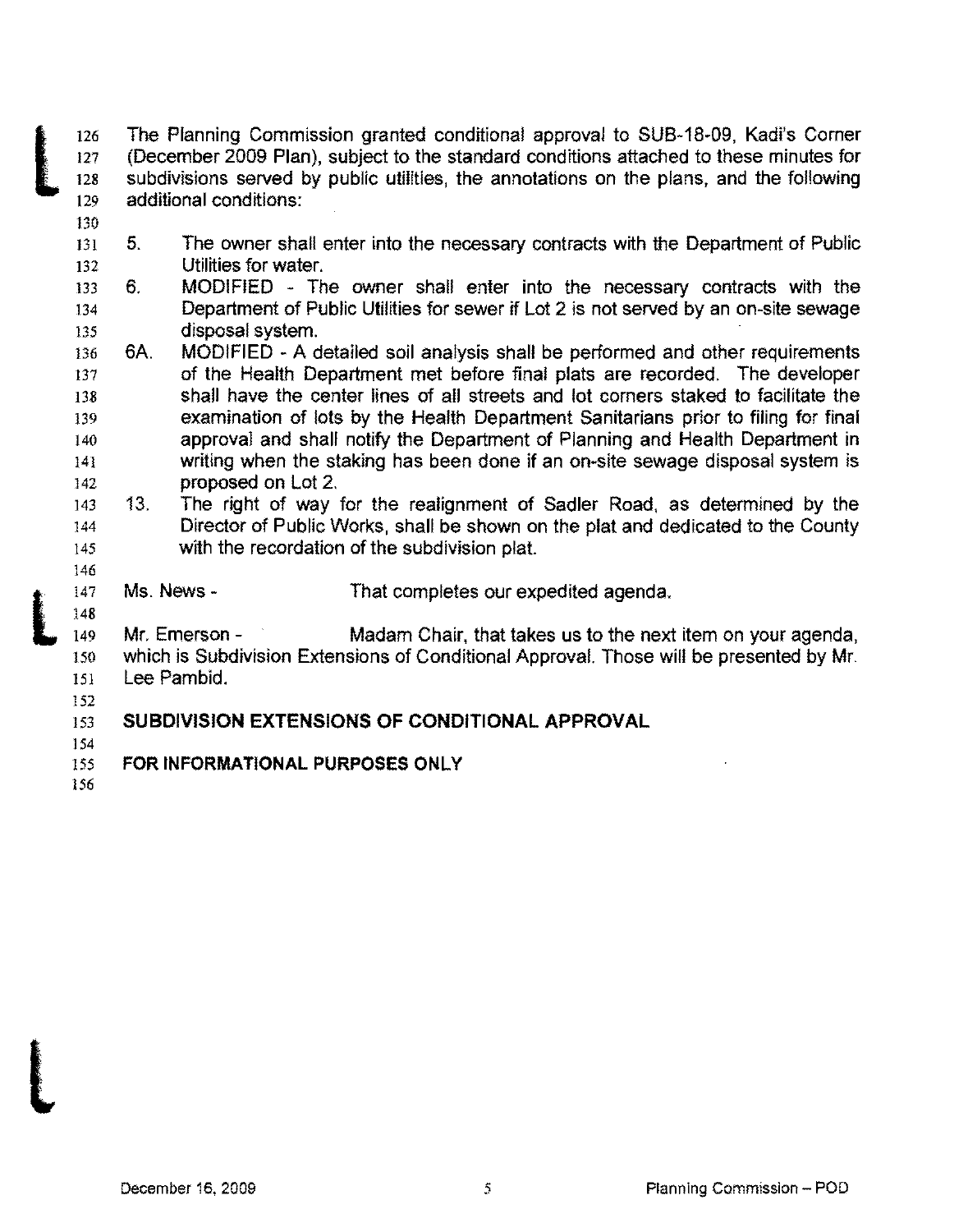| <b>Subdivision</b>                                                                                     | Original<br>No. of<br>Lots | Remaining<br>Lots       | <b>Previous</b><br><b>Extensions</b> | <b>Magisterial</b><br><b>District</b> | Recommended<br><b>Extension</b> |
|--------------------------------------------------------------------------------------------------------|----------------------------|-------------------------|--------------------------------------|---------------------------------------|---------------------------------|
| SUB2008-00173<br>(SUB-013-05)<br>Michael's Way<br>(October 2005<br>Plan)                               | 18                         | 18                      | $\mathbf{3}$                         | Varina                                | 07/01/2014                      |
| SUB2008-00174<br>$(SUB-021-05)$<br><b>Turner Woods,</b><br><b>Section C</b><br>(December 2005<br>Plan) | 5                          | 5                       | 3                                    | Varina                                | 07/01/2014                      |
| SUB2008-00172<br>$(SUB-063-06)$<br><b>Wilton Parkway</b><br>(December 2006)<br>Plan                    | $\mathbf 0$                | $\bf{0}$                | $\overline{2}$                       | Varina                                | 07/01/2014                      |
| SUB2008-00070<br>$(SUB-060-07)$<br>Winfrey<br><b>Meadows</b><br>(November 2007)<br>Plan)               | 4                          | $\overline{\mathbf{1}}$ | 1                                    | <b>Brookland</b>                      | 07/01/2014                      |

159

Mr. Pambid - Good morning. This map indicates the location of the subdivisions that are presented for extensions of approval. This is something new that we'll be bringing to you monthly to familiarize you with the locations of these subdivisions, as we may not have touched on these in a while. The map indicates 3; 164 however, this month, 4 subdivision extensions of conditional approval are entitled to be extended to July 1, 2014, per the new legislation.

166

On page 1 of your addendum, you will see the addition of a fourth subdivision, Winfrey 168 Meadows, which is SUB-60-07. That is a four-lot subdivision in the Brookland District. It's located off Winfrey Road and the future Woodman Road extension. While 3 lots have been recorded, 1 lot is eligible to be extended.

171

172 These are for informational purposes only and do not require Commission action at this 173 time. This concludes my presentation. Staff can now field any questions you might 174 have.

175

176 Mrs. Jones - Thank you for the additional map. I think that's interesting 177 and certainly orients us very nicely. 178 Mrs. Johnes - Thank you for the additional map. I think that's interesting<br>177 and certainly orients us very nicely.<br>178 Mr. Pambid - You're welcome.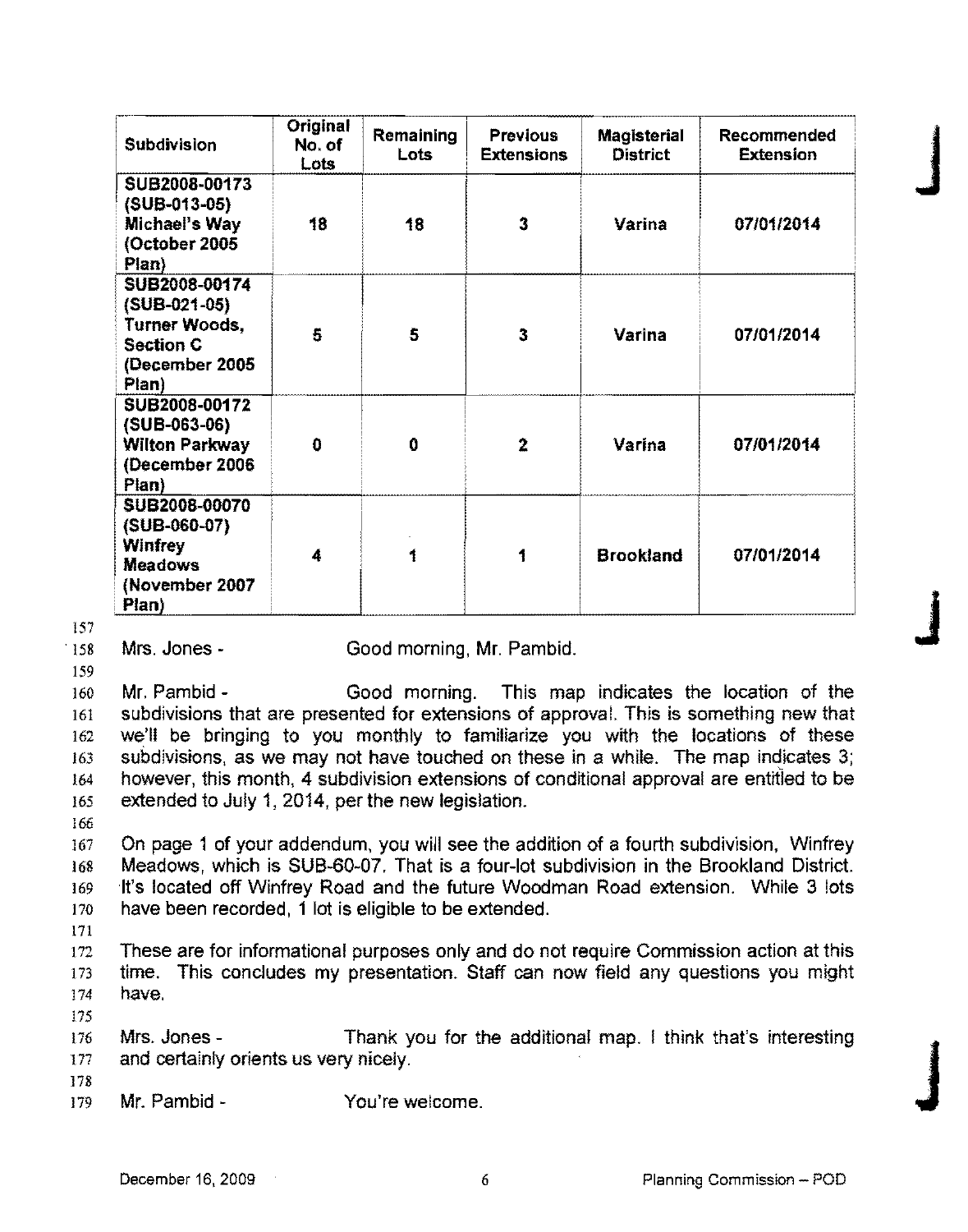|  | 180<br>181 | Mrs. Jones -                                                                                                        | Are there any questions for Mr. Pambid?                                                 |  |  |  |  |
|--|------------|---------------------------------------------------------------------------------------------------------------------|-----------------------------------------------------------------------------------------|--|--|--|--|
|  | 182        |                                                                                                                     |                                                                                         |  |  |  |  |
|  | 183        | Mr. Jernigan -                                                                                                      | Yes. Mr. Pambid, I see Wilton Parkway put in for their                                  |  |  |  |  |
|  | 184        |                                                                                                                     | extension, but Wilton never put in for the regular subdivision. Was that ever discussed |  |  |  |  |
|  | 185        | with you?                                                                                                           |                                                                                         |  |  |  |  |
|  | 186        |                                                                                                                     |                                                                                         |  |  |  |  |
|  | 187        | Mr. Pambid -                                                                                                        | It was. I spoke with Hans Klinger with HHHunt. Actually, a                              |  |  |  |  |
|  | 188        |                                                                                                                     | couple of years ago, they did request that the Wilton on the James subdivision lapse.   |  |  |  |  |
|  | 189        | They allowed that to expire, but they did want to keep the road, the right-of-way                                   |                                                                                         |  |  |  |  |
|  | 190        |                                                                                                                     | dedication current. So that has been covered with staff.                                |  |  |  |  |
|  | 191        |                                                                                                                     |                                                                                         |  |  |  |  |
|  | 192        | Mr. Jernigan -                                                                                                      | Okay, thank you.                                                                        |  |  |  |  |
|  | 193        |                                                                                                                     |                                                                                         |  |  |  |  |
|  | 194        | Mr. Pambid -                                                                                                        | You're welcome.                                                                         |  |  |  |  |
|  | 195        |                                                                                                                     |                                                                                         |  |  |  |  |
|  | 196        | Mrs. Jones -                                                                                                        | Anything else? Thank you.                                                               |  |  |  |  |
|  | 197        |                                                                                                                     |                                                                                         |  |  |  |  |
|  | 198        | Mr. Emerson -                                                                                                       | Madam Chair, that takes us to the next item on your agenda,                             |  |  |  |  |
|  | 199        |                                                                                                                     | which is the approval of minutes for the November 18, 2009 meeting.                     |  |  |  |  |
|  | 200        |                                                                                                                     |                                                                                         |  |  |  |  |
|  | 201        |                                                                                                                     | APPROVAL OF MINUTES: November 18, 2009 Minutes.                                         |  |  |  |  |
|  | 202        |                                                                                                                     |                                                                                         |  |  |  |  |
|  | 203        | Mrs. Jones -                                                                                                        | You all have the minutes as mailed. Are there any additions                             |  |  |  |  |
|  | 204        |                                                                                                                     | or corrections? I have one on the last page, page 16, line 518. That was not Mr.        |  |  |  |  |
|  | 205        |                                                                                                                     | Archer, that was Mr. Vanarsdall. Anyone else? I'll entertain a motion, then.            |  |  |  |  |
|  | 206        |                                                                                                                     |                                                                                         |  |  |  |  |
|  | 207        | Mr. Vanarsdall -                                                                                                    | I move that the minutes be approved.                                                    |  |  |  |  |
|  | 208        | Mr. Jernigan -                                                                                                      | Second.                                                                                 |  |  |  |  |
|  | 209<br>210 |                                                                                                                     |                                                                                         |  |  |  |  |
|  | 211        | Mrs. Jones -                                                                                                        | Motion by Mr. Vanarsdall, seconded by Mr. Jernigan that the                             |  |  |  |  |
|  | 212        |                                                                                                                     |                                                                                         |  |  |  |  |
|  | 213        | minutes be approved as corrected. All in favor say aye. All opposed say no. The ayes<br>have it; the motion passes. |                                                                                         |  |  |  |  |
|  | 214        |                                                                                                                     |                                                                                         |  |  |  |  |
|  | 215        |                                                                                                                     | The Planning Commission approved the November 18, 2009 minutes as corrected.            |  |  |  |  |
|  | 216        |                                                                                                                     |                                                                                         |  |  |  |  |
|  | 217        | Mr. Emerson -                                                                                                       | Madam Chair, that completes your regular agenda and takes                               |  |  |  |  |
|  | 218        |                                                                                                                     | us to a work session which we have scheduled for you upstairs in the Planning           |  |  |  |  |
|  | 219        | Department large conference room. I would request that you recess the meeting for a                                 |                                                                                         |  |  |  |  |
|  | 220        | change in venue at this time.                                                                                       |                                                                                         |  |  |  |  |
|  | 221        |                                                                                                                     |                                                                                         |  |  |  |  |
|  | 222        | Mrs. Jones -                                                                                                        | In order to accommodate the change of venue, I declare this                             |  |  |  |  |
|  | 223        | meeting recessed until we reconvene upstairs.                                                                       |                                                                                         |  |  |  |  |
|  | 224        |                                                                                                                     |                                                                                         |  |  |  |  |
|  | 225        | RECESS for change in venue at 9:09.                                                                                 |                                                                                         |  |  |  |  |
|  |            |                                                                                                                     |                                                                                         |  |  |  |  |

 $\hat{\mathcal{A}}$ 

 $\bar{z}$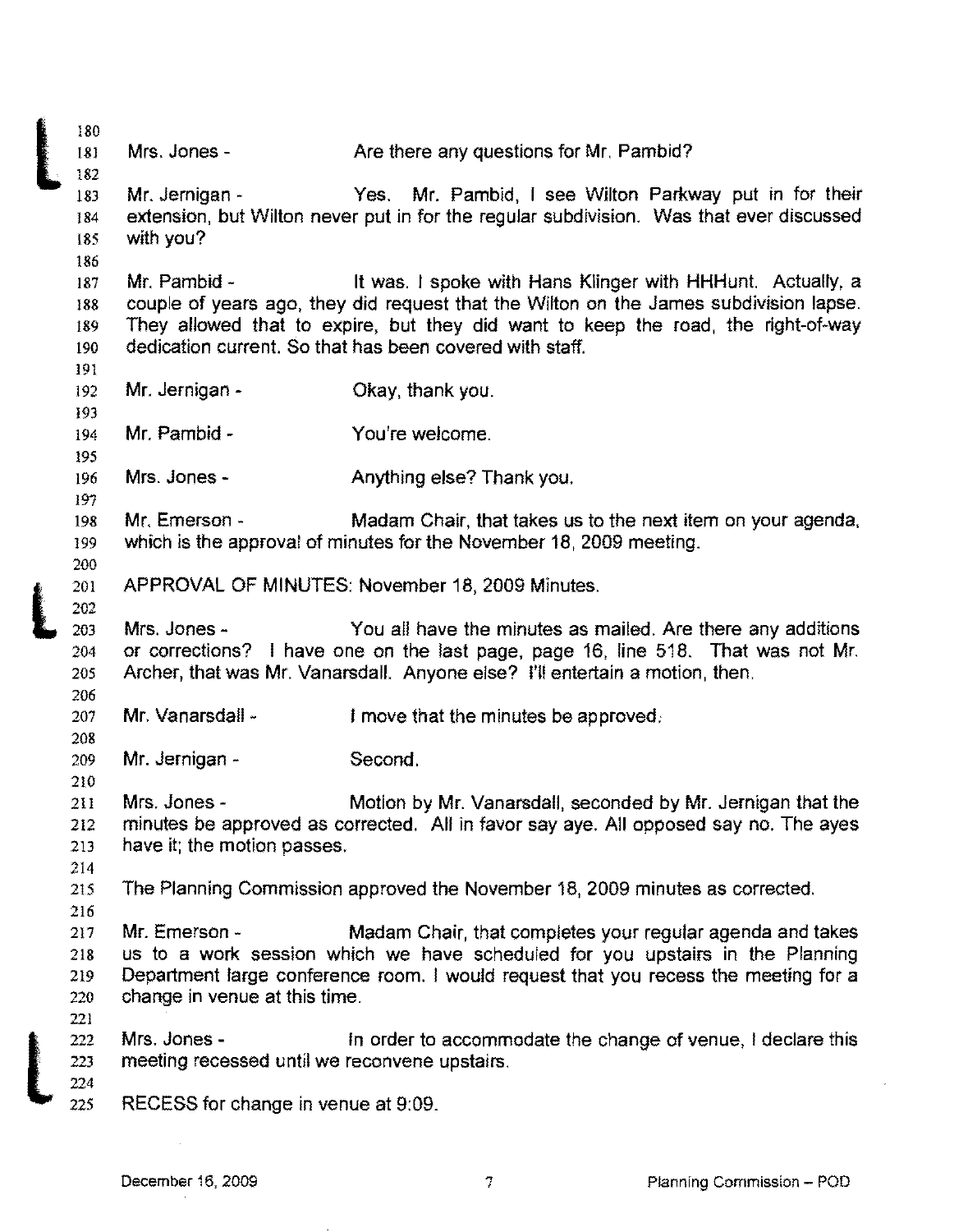226<br>227 RECONVENE in Planning Department Conference Room for Work Session at 9:25.<br>228 ATTENDEES FOR WORK SESSION:

228

ATTENDEES FOR WORK SESSION: 230 Members Present: Mrs. Bonnie.Leigh Jones, Chairperson (Tuckahoe) Mr. Ernest B. Vanarsdall, C.P.C., Vice-Chairperson (Brookland) Mr. E. Ray Jernigan, C.P.C., (Varina) Mr. C. W. Archer, C.P.C. (Fairfield) Mr. R. Joseph Emerson, Jr., Director of Planning, Secretary Members Absent: Mr. Tommy Branin (Three Chopt) Mr. James B. Donati (Varina) Board of Supervisors Representative Others Present: Mr. David D. O'Kelly, Assistant Director of Planning Ms. Leslie A. News, CLA, Principal Planner Ms. Jean Moore, Assistant Director of Planning Mr. Jim Strauss, CLA, Principal Planner Mr. Randy Silber, Deputy County Manager, Community Development Mr. Ben Blankinship, Principal Planner Mr. Berr Blankmanip, Fillicipal Planner<br>Ms. Susan Moore, Planning Systems<br>Mr. Jonathan Steele, G.I.S. Manager<br>Ms. Holly Zinn, Recording Secretary 231 232 PLANNING COMMISSION PORTAL DEMONSTRATION 233 234 Mr. Jonathan Steele presented the newly-developed Planning Commission Portal 235 website to the Planning Commission. The discussion centered on navigation through 236 each page and link of the Portal as well as the resources linked to the Portal. 237 238 Mrs. Jones - Well, is there anything else to come before the Commission 239 today? 240 241 Mr. Emerson - I don't have anything, Madam Chair. -242 243 Mrs. Jones - Well, Merry Christmas to all. I will entertain a motion for 244 adjournment. 245 246 Mr. Archer - So moved. 247 248 Mr. Vanarsdall - Second. 248 Mr. Vanarsdall - Second.<br>249<br>John Stein - Second - Second - Second - Second - Second - Second - Second - Second - Second - Second - Second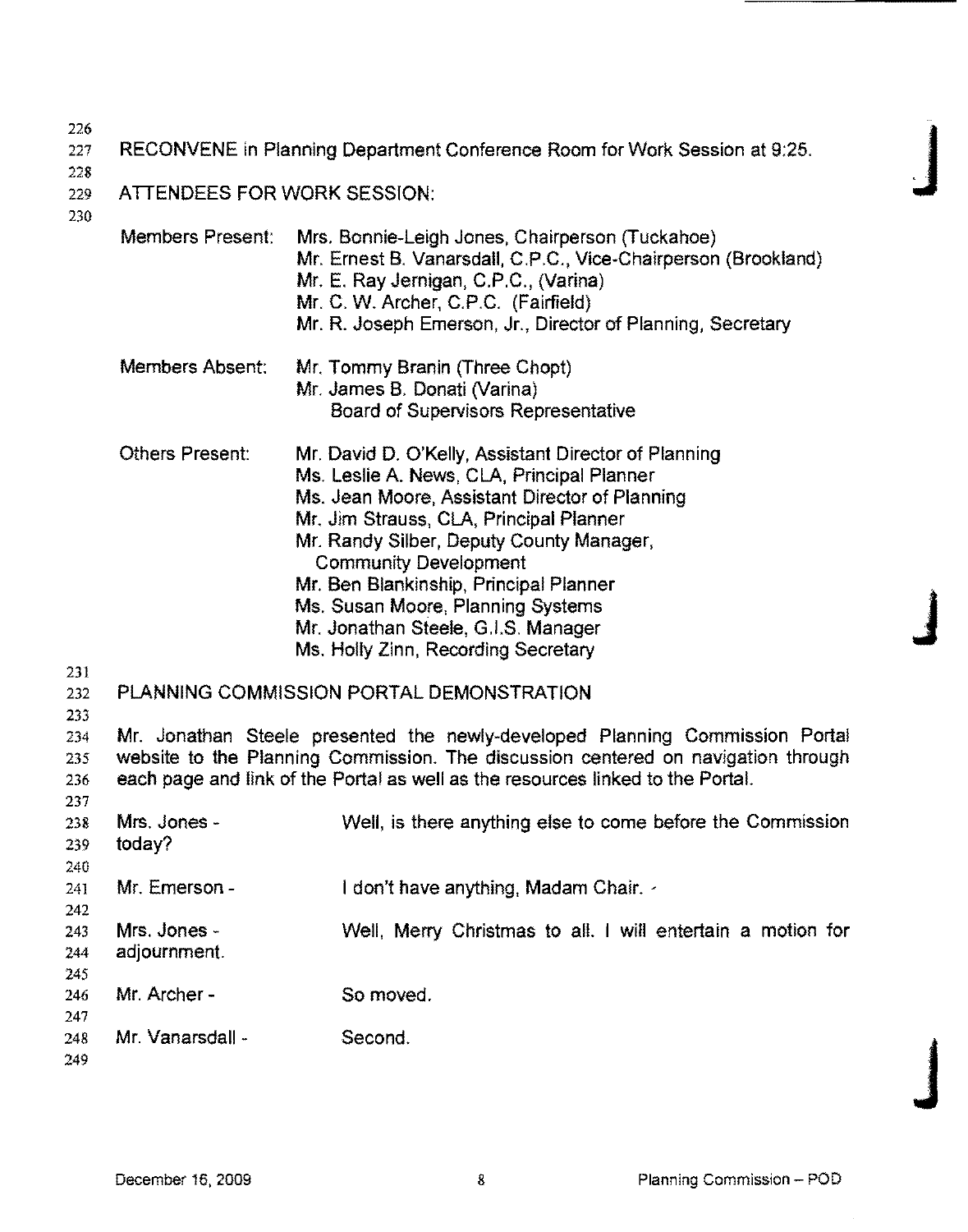$\begin{bmatrix} 2 \\ 2 \\ 2 \end{bmatrix}$ Mrs. Jones - Okay. We have a motion by Mr. Archer and a second by Mr. Vanarsdall. All in favor say aye. All opposed say no. The ayes have it; the motion passes. Meeting adjourned. Merry Christmas. Č  $\epsilon$ . Bonnie-Leigh Jones **Chakperson,** ā  $2/24/10$  Joseph Emerson, Jr., Secretary 

**Little Construction** 

L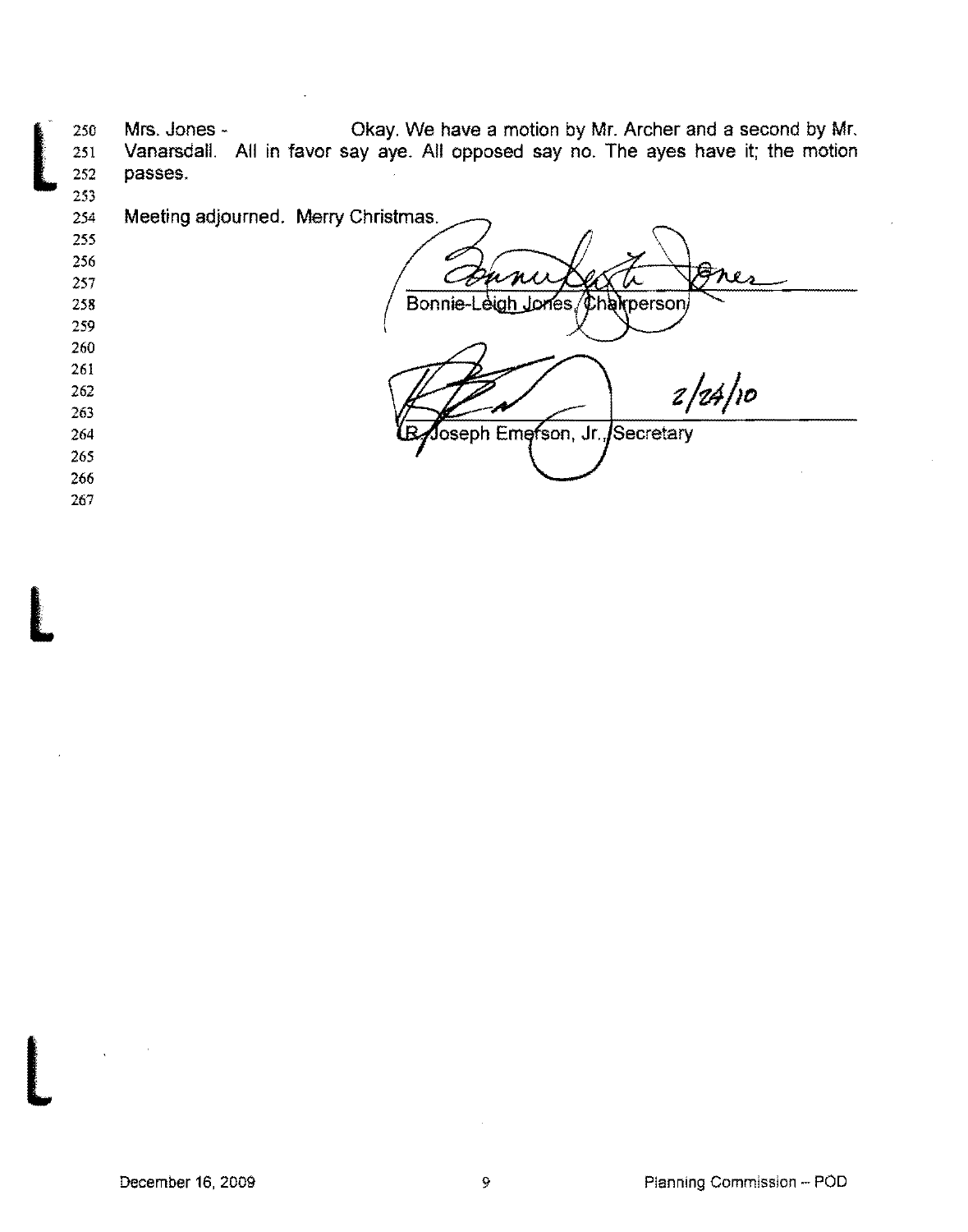**John Communication** 

January 1980

**John Communistic Communistic Communistic Communistic Communistic Communistic Communistic Communistic Communistic Communistic Communistic Communistic Communistic Communistic Communistic Communistic Communistic Communistic** 

 $\label{eq:2.1} \frac{1}{\sqrt{2}}\int_{\mathbb{R}^3}\frac{1}{\sqrt{2}}\left(\frac{1}{\sqrt{2}}\right)^2\frac{1}{\sqrt{2}}\left(\frac{1}{\sqrt{2}}\right)^2\frac{1}{\sqrt{2}}\left(\frac{1}{\sqrt{2}}\right)^2\frac{1}{\sqrt{2}}\left(\frac{1}{\sqrt{2}}\right)^2\frac{1}{\sqrt{2}}\left(\frac{1}{\sqrt{2}}\right)^2\frac{1}{\sqrt{2}}\frac{1}{\sqrt{2}}\frac{1}{\sqrt{2}}\frac{1}{\sqrt{2}}\frac{1}{\sqrt{2}}\frac{1}{\sqrt{2}}$ 

 $\mathcal{L}^{\text{max}}_{\text{max}}$  and  $\mathcal{L}^{\text{max}}_{\text{max}}$ 

 $\mathcal{L}^{\text{max}}_{\text{max}}$  and  $\mathcal{L}^{\text{max}}_{\text{max}}$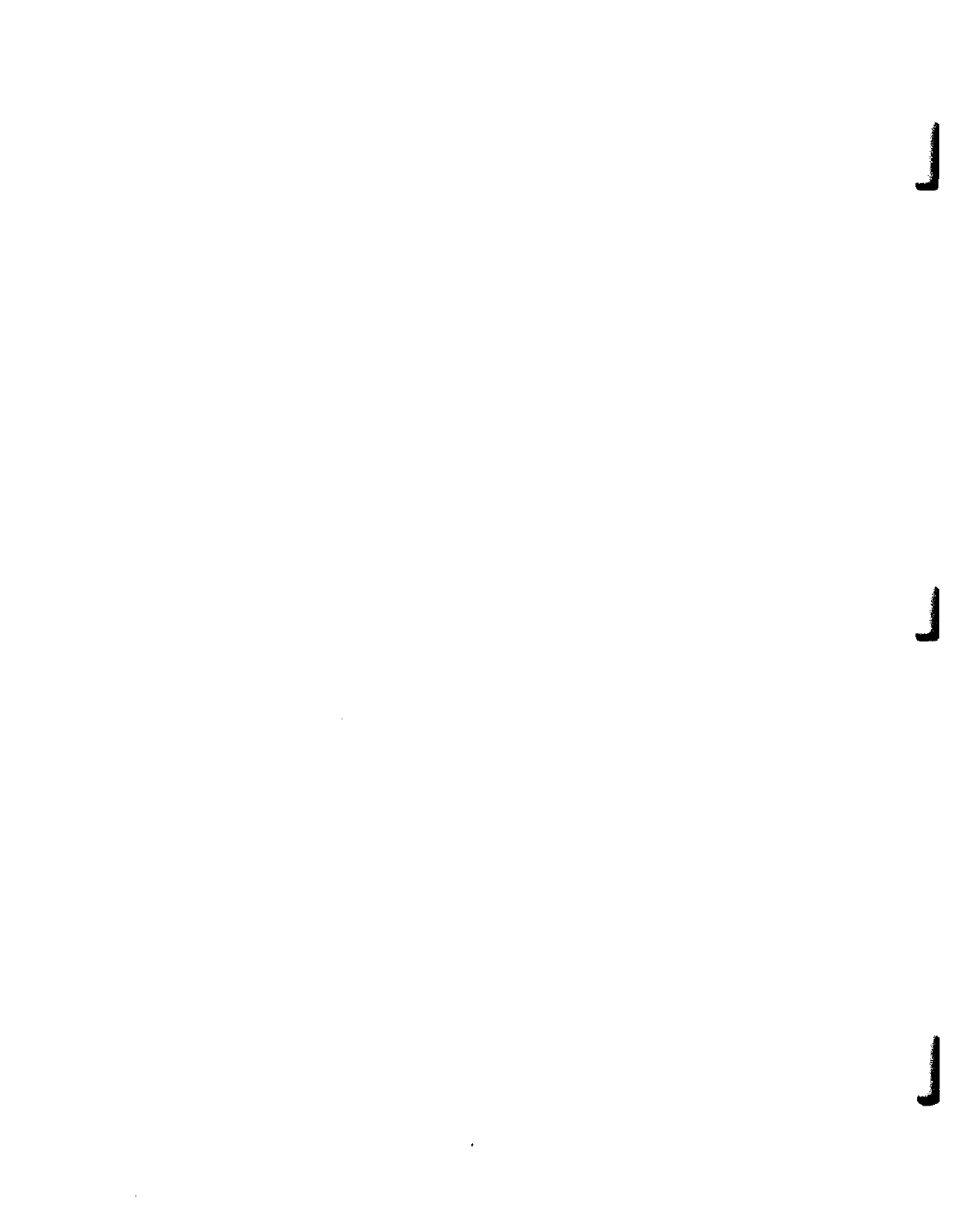### A. Standard Conditions for all POD's:

- PLANS OF DEVELOPMENT<br> **A.** Standard Conditions for all POD's:<br>
<sup>1</sup> The owner shall enter into the necessary contracts with the Der 1. The owner shall enter into the necessary contracts with the Department of Public Utilities for connections to public water and sewer. (when the property is served by public utilities)
	- 1A. The owner shall enter into the necessary contracts with the Department of Public Utilities for connections to public water. The well location shall be approved by the County Health Department before a building permit is issued. Connection shall be made to the public water system when available within 300 feet of the site/building. (when not served by public water)
	- 1B. The owner shall enter into the necessary contracts with the Department of Public Utilities for connections to public sewer. The septic tank location shall be approved by the County Health Department before a building permit is issued. Connection shall be made to the public sewer when available within 300 feet of the site/building. (when not served by public sewer)
	- 2. The Director of the Department of Public Utilities shall approve the plan of development for construction of public water and sewer, prior to beginning any construction of these utilities. The Department of Public Utilities shall be notified at least 48 hours prior to the start of any County water or sewer construction.
	- 3. The parking lot shall be subject to the requirements of Chapter 24, Section 24-98 of the Henrico County Code.
	- 4. The parking spaces shall be marked on the pavement surfaee with four·inch-wide traffic painted lines. All lane lines and parking lines shall be white in color with the exception that those dividing traffic shall yellow.
	- 5. Sufficient, effectively usable parking shall be provided. If experience indicates the need, additional parking shall be provided.
	- 6. Curb and gutter and necessary storm sewer shall be constructed as shown on approved plans.
	- 7. The plan of development plan shall be revised as annotated on the staff plan dated December 16, 2009, which shall be as much a part of this approval as if details were fully described herein. Eight (8) sets of revised plans, including the detailed drainage, erosion control and utility plans, shall be submitted by the design engineer who prepared the plans to the Department of Planning for final review. Upon notice from the Department of Planning to the Engineer that all comments have been addressed, twenty-one (21) sets of final plans for signature shall be submitted to the Department of Planning for approval signatures. Two (2) sets of the approved plan shall be attaehed to the building permit application. (Revised January 2008)
	- 8. Two copies of an Erosion and Sediment Control Agreement with required escrow shall be submitted to the Department of Public Works. Approval is required prior to construction plan approval and beginning construction. The Department of Public Works shall be notified at least 24 hours prior to the start of any construction.
	- 9. A detailed landscaping plan shall be submitted to the Department of Planning for review and approval prior to the issuance of any occupancy permits.

l

l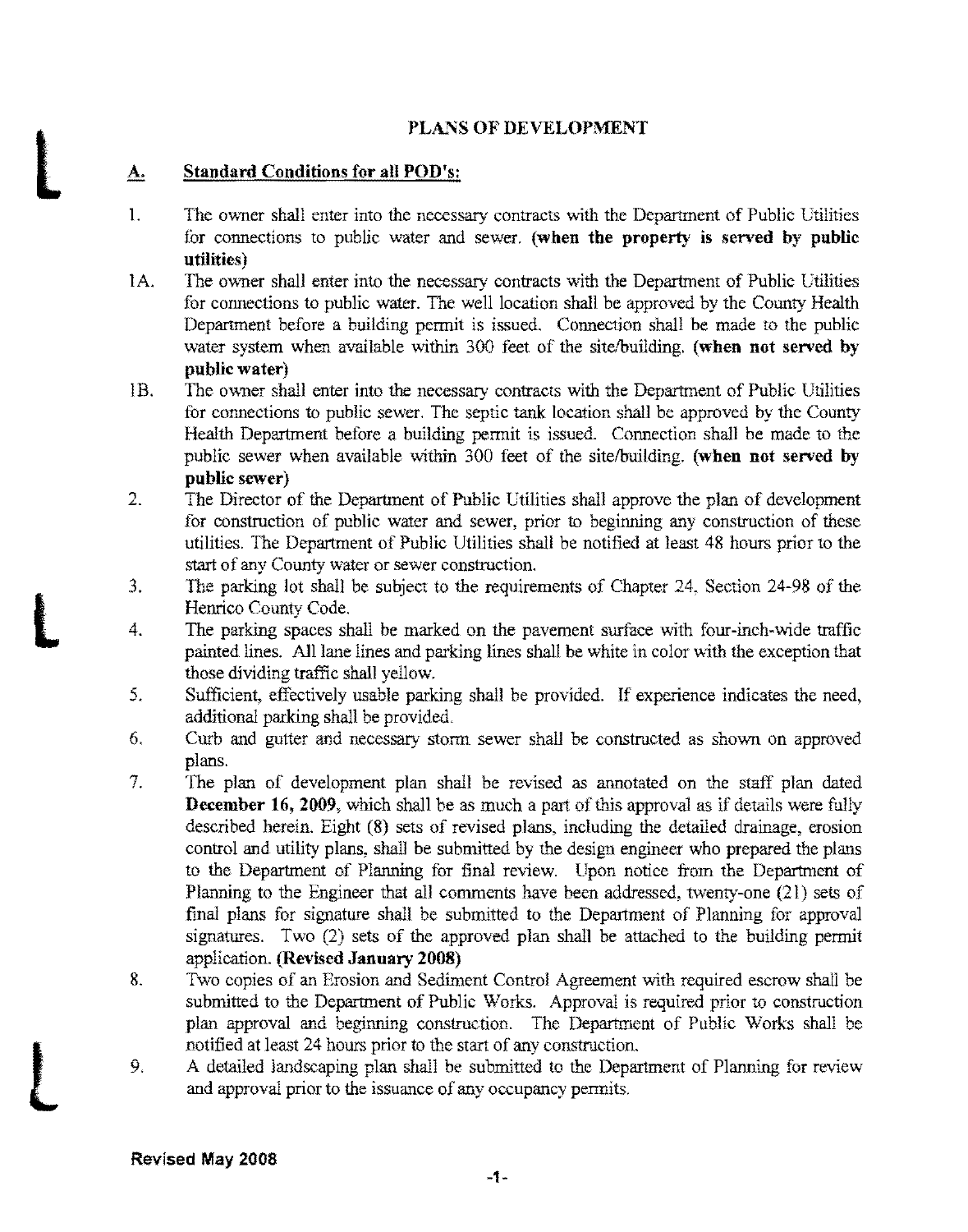- 9. **AMENDED**  A detailed landscaping plan shall be submitted to the Department of Planning for review and Planning Commission approval prior to the issuance of any
- occupancy permits.<br>10. All groundcover and landscaping shall be properly maintained in a healthy condition at all times. Dead plant materials shall be removed within a reasonable time and replaced no later than the next planting season.
- II. Prior to the approval of an electrical permit application and installation of the site lighting equipment, a plan including light spread and intensity diagrams, and fixture specifications and mounting height details shall be submitted for Department of Planning review and approval.
- **IIA. AMENDED** Prior to the approval of an electrical permit application and installation of the site lighting equipment, a plan including depictions of light spread and intensity diagrams, and fixture specifications and mounting height details shall be submitted for Department of Planning review and Planning Commission approval.
- UB. Prior to the approval of an electrical permit application and installation of the site lighting equipment, a plan including light spread and intensity diagrams, and fixture specifications and mounting heights details shall be revised as annotated on the staff plan and included with the construction plans for final signature. **(For POD which includes lighting plan approval)**
- 12. All exterior lighting shall be designed and arranged to direct the light and glare away from nearby residential property and streets.
- 13. The site, including the parking areas, shall be kept clean of litter and debris on a daily basis. Trash container unitsllitter receptacles and recycling containers shall be maintained with regular pickups scheduled and shall be screened properly on all four sides. The gate(s) shall remain closed except when the receptacle(s) are being filled or serviced and shall be repaired or replaced as necessary. Details shall be included with the final site plan or required landscape plan for review and approval.
- 14. Required fire lanes shall be marked and maintained in accordance with the Virginia Statewide Fire Prevention Code.
- 15. Traffic control signs shall be provided as indicated on the Department of Planning Staff plan. All signs shall be fabricated as shown in The National Manual on Uniform Traffic Control Devices for Streets and Highways and The Virginia Supplement to The Manual on Uniform Traffic Control Devices for Streets and Highways.
- 16. The assigned property number(s) shall be displayed so it is easily readable from the street. If assistance is needed with the address, please contact the Department of Planning at 501 4284. The Planning Department must assign all property addresses. **(Revised January 2008)**
- 17. The owner shall have a set of plans approved by the Director of Public Works, Public Utilities and Secretary of the Planning Commission available at the site at all times when work is being performed. A designated responsible employee shall be available for contact by County Inspectors.
- 18. The property shall be developed as shown on the plan filed with the case and no changes or additions to the layout shall be made without the approval of this Commission.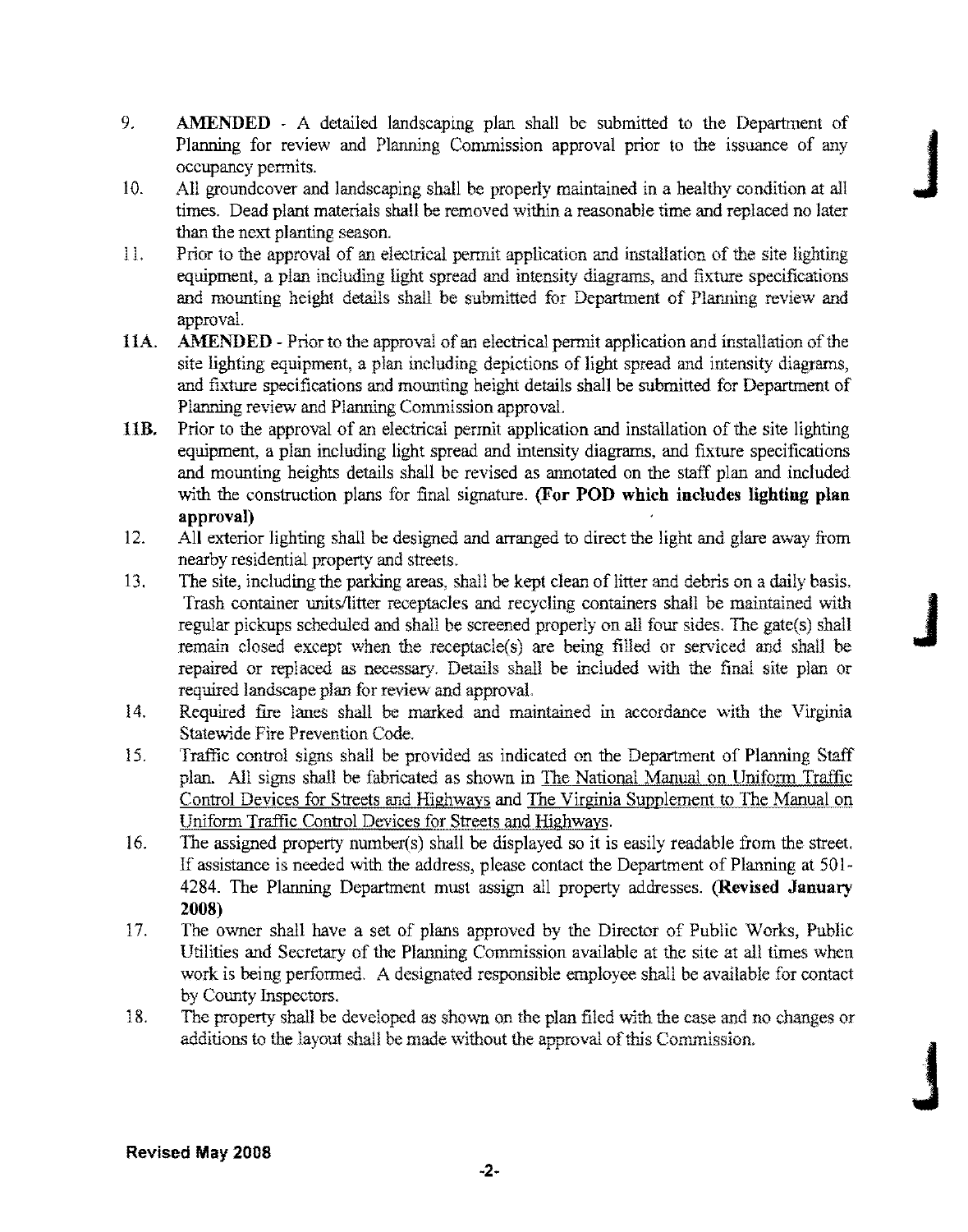- 19. Upon completion of the improvements and prior to the certification of the permanent occupancy permit, the owner shall furnish a statement by the engineer or land surveyor who prepared the POD plan, to the effect that a occupancy permit, the owner shall furnish a statement by the engineer or land surveyor who prepared the POD plan, to the effect that all construction including water and sewer is in conformance to the regulations and requirements of the POD.
- The approved Plan of Development is granted by the Planning Commission only to the owners(s)/applicant(s) listed on the Plan of Development application on file for this project. Upon written notification to the Director of Planning, the Plan of Development approval may be transferred to subsequent owner(s) subject to approval by this Commission (Revised july 2007).
- 21. Vehicles shall be parked only in approved and constructed parking spaces.
- 22. The name of this development, as designated in this approval, shall be the name used for marketing and public recognition purposes. A written request for a name change must be received and granted by the Department of Planning before such a change can be implemented.
- 23. The site, including paving, pavement markings, signage, curb and gutter, dumpster screens, walls, fences, lighting and other site improvements shall be properly maintained in good condition at all times. Any necessary repairs shall be made in a timely manner.
- 24. The developer shall provide fire hydrants as required by the Department of Public Utilities and Division of Fire.
- 25. Insurance Services 'Office (ISO) calculations shall be included on the final construction plans for approval by the Department of Public Utilities prior to issuance of a building permit.
- 26. Any necessary off-site drainage and/or water and sewer easements must be obtained in a form acceptable to the County Attorney prior to final approval of the construction plans.<br>27. The easements for drainage and utilit form acceptable to the County Attorney prior to final approval of the construction plans.
	- the County in a form acceptable to the County Attorney prior to any occupancy permits being issued. The easement plats and any other required information shall be submitted to the County Real Property Agent at least sixty (60) days prior to requesting occupancy permits.
	- 28. Deviations from County standards for pavement, curb or curb and gutter design shall be approved by the County Engineer prior to final approval of the construction plans by the Department of Public Works.
	- 29. (Start of miscellaneous conditions)

l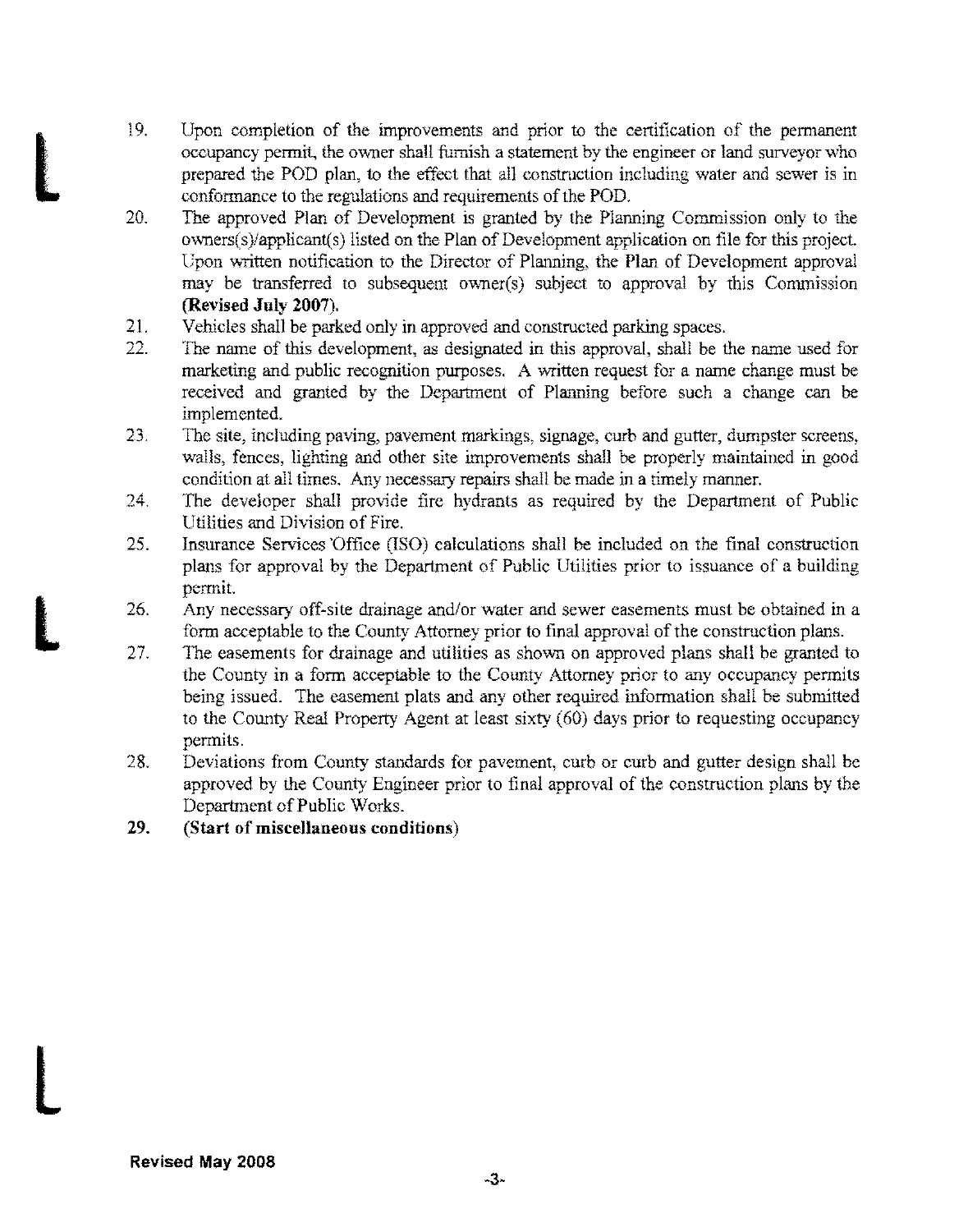### **STANDARD CONDITIONS FOR LANDSCAPE** *I***LIGHTING/FENCE PLANS**

- $1.$ The plan shall be revised as shown in red on Staff plan dated **December 16, 2009,** which Shall be revised as shown in red on Staff plan dated **December 16, 2009**, which shall be as much a part of this approval as if all details were fully described herein. **Five (5)** sets of prints of the revised plan shall be approval stamps and distribution.
- 2. The property shall be developed as shown on the plan filed with the case and no changes or additions to the layout shall be made without the approval of this Commission.
- 3. Ibe owner shall have a set of approved plans available at the site at all times when work is being performed. A designated responsible employee shall be available for contact by County Inspectors.
- 4. All groundcover and landscaping shall be properly maintained in a healthy condition at all times. Dead plant materials shall be removed within a reasonable time and replaced during the normal planting season. **(DELETE IF NO LANDSCAPING)**
- 5. All exterior lighting shall be shielded to direct lights away from adjacent residential property and streets. **(DELETE IF NO LIGHTING)**
- 6. All fences, walls, and sereens, including gates and doors, shall be maintained in good repair by the owner. Trash and debris should not be allowed to accumulate along the fence or wall. **(DELETE IF NO FENCE, WALL, OR DUMPSTER SCREEN)**

J

January 1995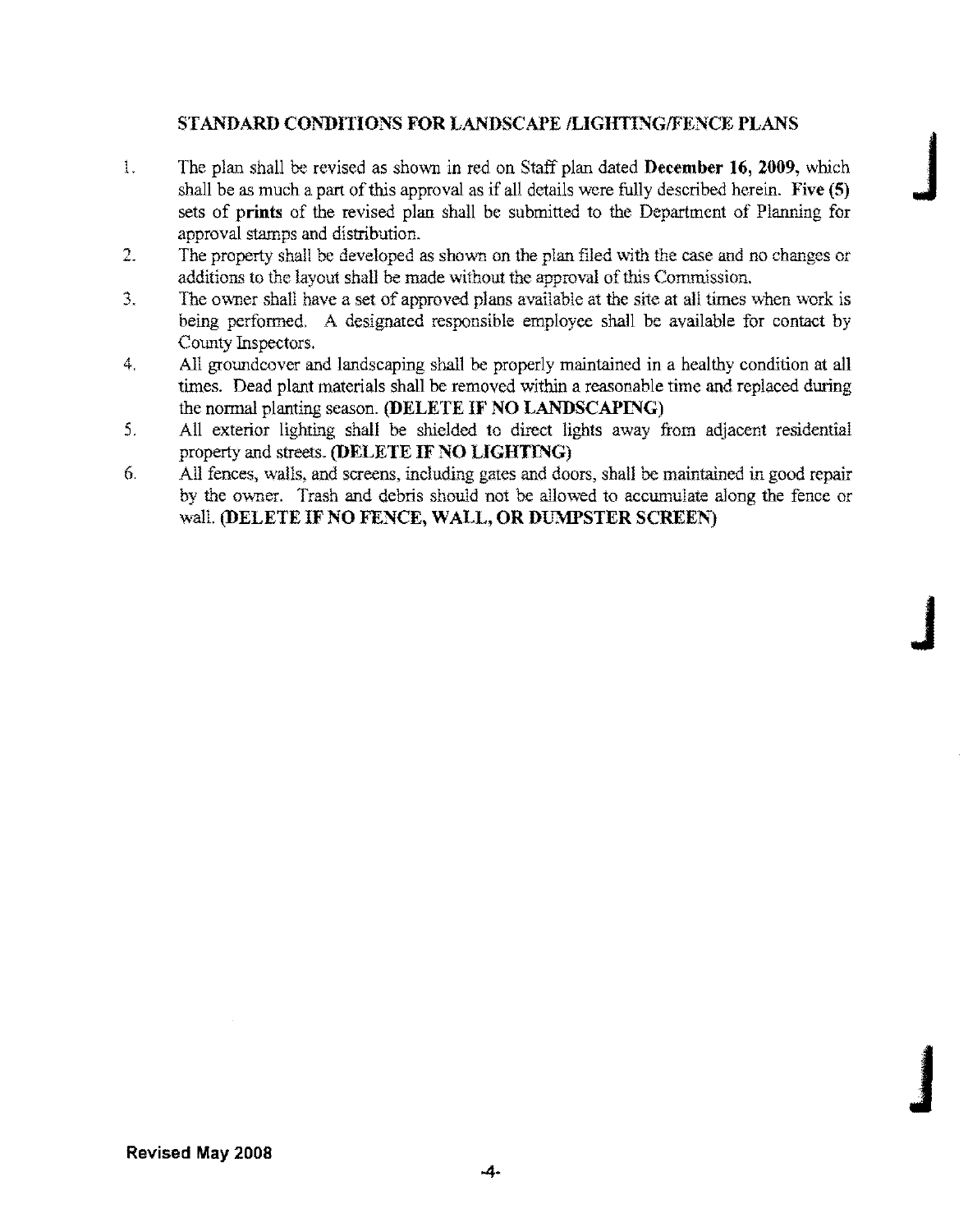### B. In Addition to Item A, the Following Standard Conditions for Approval of All Zero **Lot Line Developments shall apply:**

- 29. Roof edge ornamental features that extend over the zero lot line. and which are pennitted by Section  $24-95(i)(1)$ , must be authorized in the covenants.
- 30. Eight-foot easements for construction. drainage. and maintenance access for abutting lots shall be provided and shown on the POD plans.
- 31. Building pennit request for individual dwellings shall each include two (2) copies of a layout plan sheet as approved with the plan of development. The developer may utilize alternate building types providing that each may be located within the building footprint shown on the approved plan. Any deviation in building footprint or infrastructure shall require submission and approval of an administrative site plan.
- 32. Windows on the zero lot line side of the dwelling can only be approved with an exception granted by the Building Official and the Director of Planning during the building permit application process.

### C. **Standard Conditions for Approval of All Dry Cleaners and Laundries in Addition to**  Item A:

29. Ibe dry cleaning establishment shall use only non-inflammable cleaning solvents and have fully enclosed cleaning and solvent reclamation processes and fully enclosed pressing equipment with no outside steam exhaust.

## **D.** In addition to Item A, the Following Conditions for Approval of All Shopping Centers **Shall Apply:**

- 29. Only retail business establishments permitted in a zone may be located in this center.
- 30. The ground area covered by all the buildings shall not exceed in the aggregate 25 percent of the total site area.
- $31.$  No merchandise shall be displayed or stored outside of the building(s) or on sidewalk(s).

## **E. In Addition to Item A, the Following Standard Conditions for Approval of All Multi-Family Shall Apply:**

- 29. The unit house numbers shall be visible from the parking areas and drives.
- 30. The names of streets, drives, courts and parking areas shall be approved by the Richmond Regional Planning District Commission and **such names shall be included on tbe construction plans prior to their approval.** The standard street name signs shall be installed prior to any oecupaney pennit approval.

L

l

line and the control of the control of the control of the control of the control of the control of the control of the control of the control of the control of the control of the control of the control of the control of the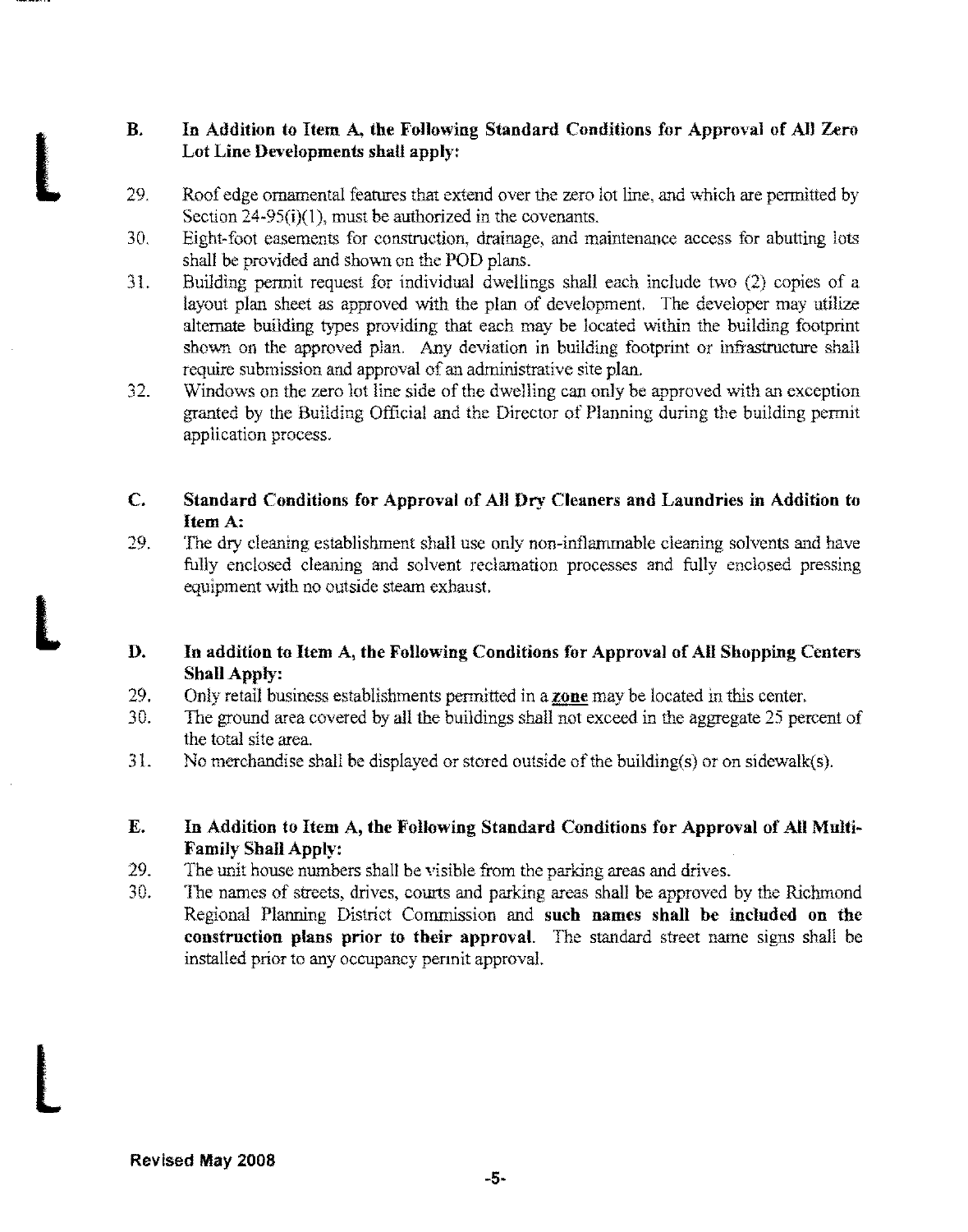### F. In addition to Item A, the Following Standard Conditions for Approval of All Service Station Developments Shall Apply:

- 29. This business shall not remain in operation after midnight and no exterior signs shall remain lighted after  $(12:00 \text{ midnight} - B-1)$   $(1:00 \text{ o}$ 'clock a.m.  $- B-2)$  (no limit  $- B-3$ ).
- 30. No merchandise shall be displayed outside of the building except that oil racks will be allowed on the pump islands.
- 31. This service station shall be used only for the sale of petroleum products and automobile accessories and parts. It shall not be used to sell or rent camping trailcrs, nor as a base of operation for truck fleets or fucl oil delivery or other such use that is not strictly a service station operation.
- 32, Only light repair work shall be allowed at this station, including motor tune-up, brake, generator, ignition, and exhaust repairs, and wheel balancing. The only work that can be performed outside the building is those services that are normally furnished at the pump island and the changing of tires.
- 33. No wrecked automobiles, nor automobiles incapable of being operated, shall be kept on the premises.
- 34. The prospective operator of this station shall come to the Department of Planning and sign the file copy of the special plan of development letter before he signs a lease with the oil company to operate this station.

# G. STANDARD CONDITIONS FOR CONVENIENCE STORES WITH FUEL PUMPS IN A<br>B-2 ZONE

- 29. Bulk storage of fuel shall be underground.
- 30. There shall be no exterior display of merchandise except on pump islands and on paved walkway areas within three (3) feet of building.
- 31. Lighting fixtures shall not exceed a height greater than twenty (20) feet.
- 32. No temporary storage of wrecked or inoperative vehicles or rental of vehicles, trailer campers, vans or similar equipment shall be permitted.
- 33. Not more than two (2) electronic amusement games shall be permitted.
- 34. Not more than two (2) vending machines for food and beverage and similar merchandise shall be permitted on the premises outside of an enclosed building.
- 35. The prospective operator of this facility shall come to the Department of Planning and sign the file copy of the special plan of development letter before he signs a lease with the oil company to operate this station.
- 36. The landscaping plan shall include details for screening of refuse containers and refuse storage facilities in accordance with Section  $24-61(i)$ .
- 37. Refuse containers or refuse storage facilities shall be serviced during business hours only.
- 38. The owner or manager on duty shall be responsible for temporarily closing the car wash facility when the on·site stacking space is inadequate to serve customer demand to prevent a backup of vehicles onto the public right-of-way.
- 39. The owner shall arrange with the Traffic Engineer to provide standard traffic control signs to notifY customers that stopping or standing on the public right-of-way shall not be backup of venicies onto the public right-of-way.<br>The owner shall arrange with the Traffic Engineer to provide standard traffic control signs<br>to notify customers that stopping or standing on the public right-of-way shall no

### Revised May 2008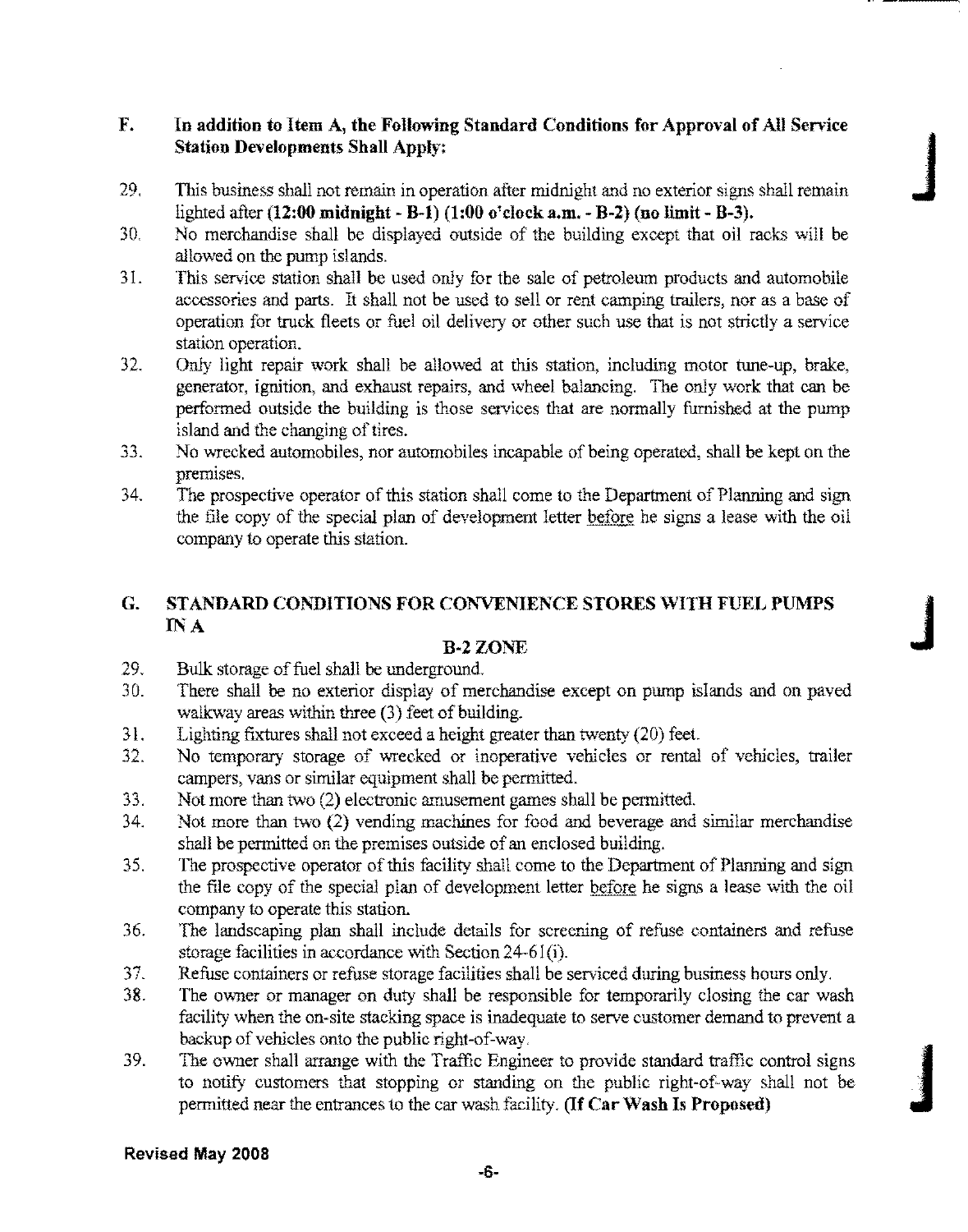## **H. STANDARD CONDITIONS FOR CONVENIENCE STORES WITH FUEL PUMPS INA**

### B-3 ZONE

29. Bulk storage of fuel shall be underground.

la de la propincia de la propincia de la propincia de la propincia de la propincia de la propincia de la propi<br>La propincia de la propincia de la propincia de la propincia de la propincia de la propincia de la propincia d

**Little Construction Construction Construction Construction Construction Construction Construction Construction** 

le de la completa de la completa de la completa de la completa de la completa de la completa de la completa d<br>La completa de la completa de la completa de la completa de la completa de la completa de la completa de la co

- 30. The owner or manager on duty shall be responsible for temporarily closing the car wash facility when the on-site stacking space is inadequate to serve customer demand to prevent a backup of vehicles onto the public right-of-way. **(If Car Wash Is Proposed)**
- 31. The owner shall arrange with the Traffic Engineer to provide standard traffic control signs to notify customers that stopping or standing on the public right-of-way shall not be permitted near the entrances to the car wash facility. **(If Car Wash Is Proposed)**

**Revised May 2008**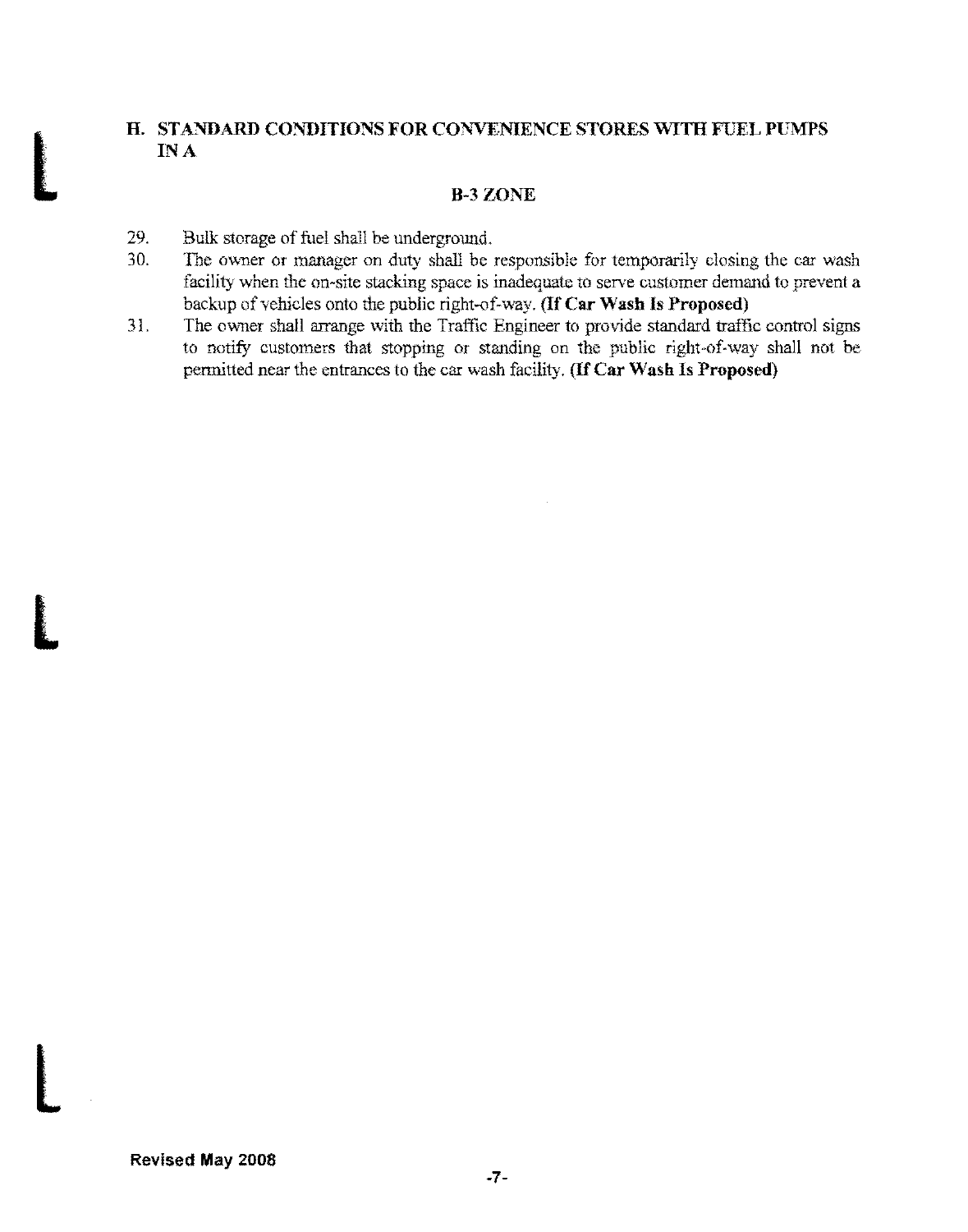## SUBDIVISION - CONDITIONAL APPROVAL

## Standard Conditions for Conventional Subdivisions Served By Public Utilities Public Water and/or Sewer (January 2008) By Public Utilities<br>
Separately<br>
Separately<br>
Separately<br>
Separately<br>
Separately<br>
Separately<br>
Separately<br>
Separately<br>
Separately<br>
Separately<br>
Separately<br>
Separately<br>
Separately<br>
Separately<br>
Separately<br>
Separately<br>
Separatel

- 1. All requirements of Chapter 18, 19 and 24 of the Henrico County Code shall be met.<br>2. Construction plans, including proposed erosion and sediment controls, shall be subm
- Construction plans, including proposed erosion and sediment controls, shall be submitted to the Department of Planning at least 30 days prior to final approval.
- 3. Construction shall not commence until the Director of Planning has granted final approval of the plat; and until the construction plans including the detailed drainage, erosion control, and utility plans have been approved by the Department of Planning, the Department of Public Utilities, and the Department of Public Works and a preconstruction meeting has been held with the Department of Public Works. Plans for Final Subdivision review shall be submitted to the Department of Planning in accordance with the requirements of the Final Subdivision application. Upon notice from the Department of Planning to the Engineer that all comments have been addressed, twenty-one (21) sets of final construction plans for signature shall be submitted to the Department of Planning for approval signatures, All erosion and sediment control plans, agreements, and bonds must be submitted to the Department of Public Works and approved prior to approval of the construction plans.
- 4. Clearing and grubbing shall not commence until a clearing and grubbing plan has been approved by the Department of Planning and the Department of Public Works, Upon notice from the Department of Planning to the Engineer that all comments have been addressed, eight (8) sets of clearing and grubbing plans shall be submitted to the<br>Department of Planning for approval signatures. All appropriate bonds and agreements,<br>authorizations from state and/or regulatory agencies United States, and offsite easement plats must be submitted to the Department of Public Works and approved prior to approval of the clearing and grubbing plans. Approvals must be updated prior to recordation of the plat.
- 5. The owner shall enter into the necessary contracts with the Department of Public Utilities for water. (Substitute condition SA if well)
- 5A. A detailed soil analysis shall be perfonned and other requirements of the Health Department met before fmal plats are recorded. The developer shall have the center lines of all streets and lot corners staked to facilitate the examination of lots by the Health Department Sanitarians prior to filing for final approval and shall notify the Department of Planning and Health Department in writing when the staking has been done.
- 6. The owner shall cnter into the necessary contracts with the Department of Public Utilities for sewer, (Substitute condition 6A if on site sewage disposal/septic)
- 6A. A detailed soil analysis shall be performed and other requirements of the Health Department met before final plats are recorded, The developer shall have the center lines of all streets and lot corners staked to facilitate the examination of lots by the Health Department Sanitarians prior to filing for final approval and shall notify the Department of Planning and Health Department in writing when the staking has been done.
- 7. A copy of the letter from the Richmond Regional Planning District Commission giving approval t to "the thstreet names in thli~ subdivision" shall be submitted to the Department of J... Planning before the recordation plat is submitted for review.
- 8. The plat shall be revised as shown in red on Staff plan dated December 16, 2009, which shall be as much a part of this approval as if all details were fully described herein.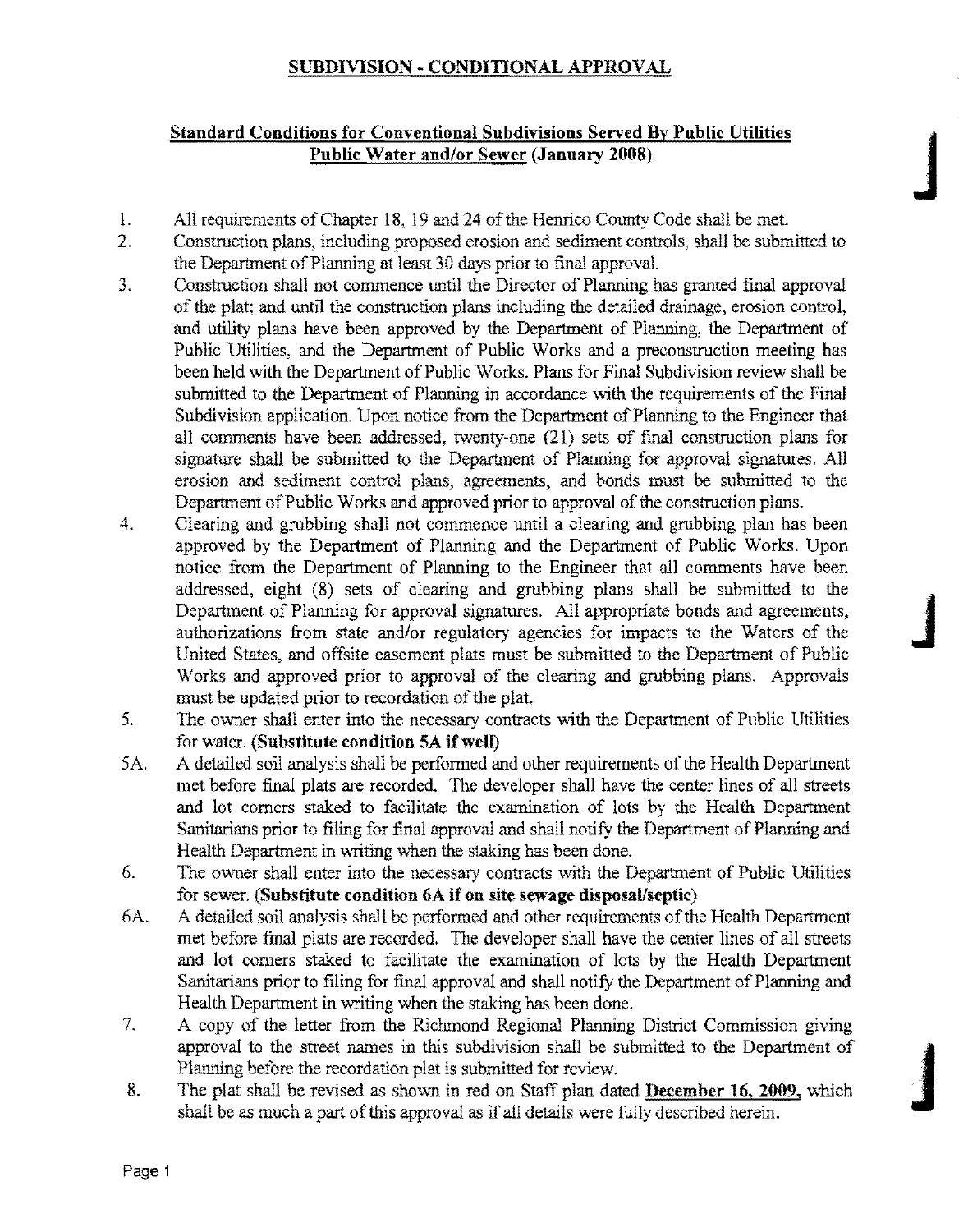- 9. This approval shall expire on **December 15, 2010**, unless an extension is requested in writing stating the reason such extension is necessary. The request shall include the fee and must be filed a minimum of two weeks prior to the expiration date.
- 10. The name of this development, as designated in this approval, shall be the name used for marketing and public recognition purposes. A written request for a name change must be received and granted by the Department of Planning before sueh a change can be implemented.
- II. The eonditional approval of this plat by the Planning Commission does not imply that all lots shown thereon will be granted fmal approval. Such approval is contingent on each lot meeting a number of requirements including but not limited to minimum zoning requirements, Health Department requirements as applicable, and design considerations.
- 12. Prior to a request for final approval, the developer shall provide a buildable area plan showing information for all lots within the subdivision. Such plan shall be a part of the construction plans submitted for review and for signature. The buildable area plan shall be a minimum of 1" to 50' scale or larger and shall show the buildable area for the principal structure, all setback dimensions, the minimum lot width (perpendicular to the center line of the lot at the front building line), and if applicable, any Special Flood Hazard Areas (floodplains) and the area of each lot exclusive of floodplain, wetlands, easements, buffers, Chesapeake Bay Act Areas. wells and primary/reserved drainfields.

line of the company of the company of the company of the company of the company of the company of the company of the company of the company of the company of the company of the company of the company of the company of the

l

**Little Construction**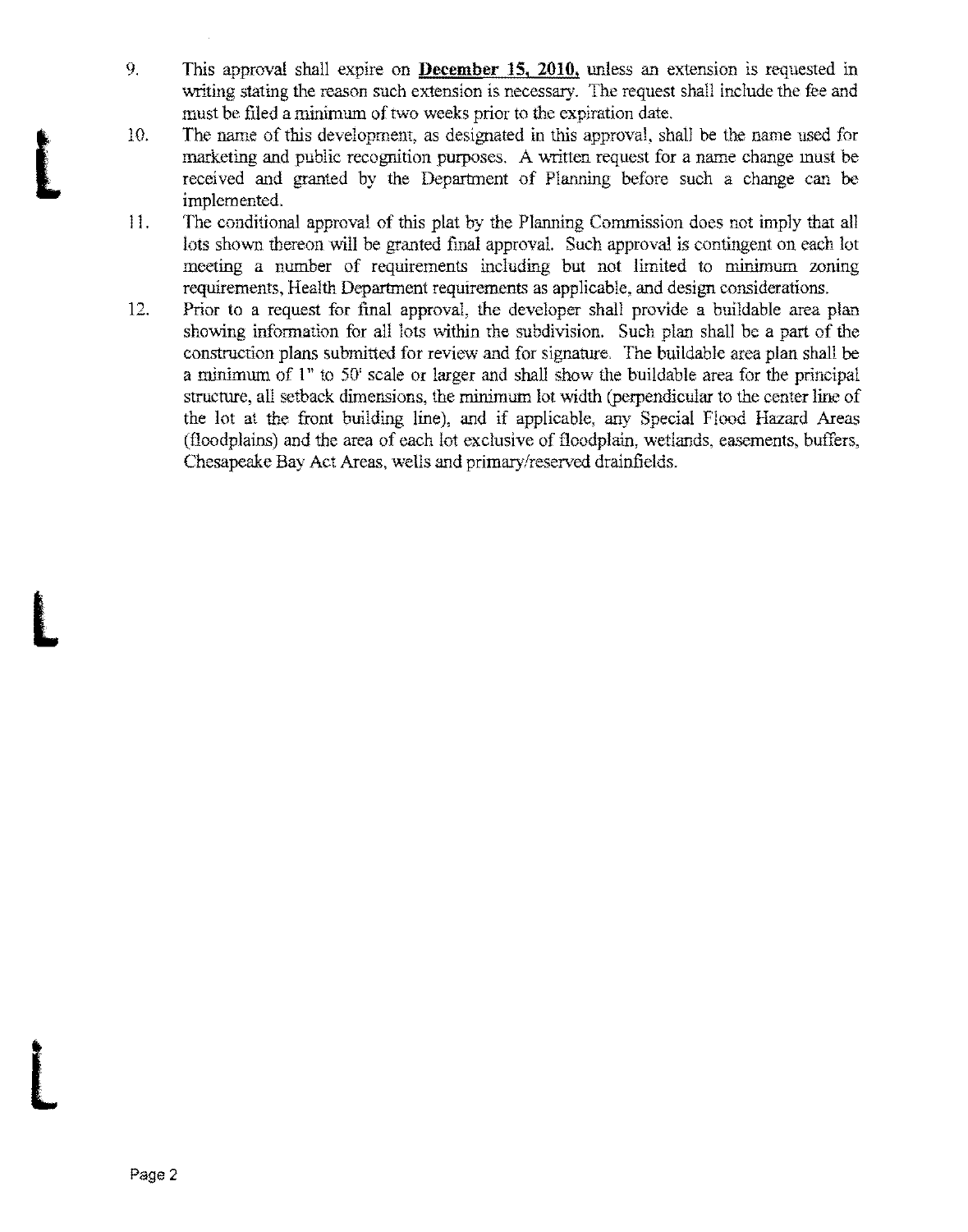### **Standard Conditions for Conventional Subdivisions Not Served Bv Public Utilities (January 2008)**

- 1. **All** requirements of Chapter 18, 19 and 24 of the Henrico County Code shall be met.
- 2. Construction plans, including proposed erosion and sediment controls, shall be submitted to All requirements of Chapter 18, 19 and 24 of the Henrico County Code shall be met.<br>Construction plans, including proposed erosion and sediment controls, shall be submitted to<br>the Department of Planning at least 30 days pri
- 3. Construction shall not commence until the Director of Planning has granted final approval of the plat; and until the construction plans including the detailed drainage and erosion control plans have been approved by the Department of Planning, and the Department of Public Works and a preconstruction meeting has been held with the Department of Public Works. Plans for Final Subdivision review shall be submitted to the Department of Planning in accordance with the requirements of the Final Subdivision application. Upon notice from the Department of Planning to the Engineer that all comments have been addressed, fifteen (15) sets of final construction plans for signature shall be submitted to the Department of Planning for approval signatures. All erosion and sediment control plans, agreements, and bonds must be submitted to the Department of Public Works and approved prior to approval of the construction plans.
- 4. Clearing and grubbing shall not commence until a clearing and grubbing plan has been approved by the Department of Planning and the Department of Public Works, and a preconstruction meeting has been conducted with the Department of Public Works. Upon notice from the Department of Planning to the Engineer that all comments have been addressed, eight (8) sets of clearing and grubbing plans shall be submitted to the Department of Planning for approval signatures. All appropriate bonds and agreements, authorizations from state and/or regulatory agencies for impacts to the Waters of the United States, and offsite easement plats must be submitted to the Department of Public Works and approved prior to approval of must be updated prior to recordation of the plat. A agencies for impacts to the waters of the<br>the clearing and grubbing plans. Approvals<br>Jat.
- 5. A detailed soil analysis shall be performed and other requirements of the Health Department met before final plats are recorded. The developer shall have the center lines of all streets and lot comers staked to facilitate the examination of lots by the Health Department Sanitarians prior to filing for final approval and shall notify the Department of Planning and Health Department in writing when the staking has been done.
- 6. A copy of the letter from the Richmond Regional Planning District Commission giving approval to the street names in this subdivision shall be submitted to the Department of Planning before the recordation plat is submitted for review.
- 7. The plat shall be revised as shown in red on Staff plan dated **December 16, 2009,** which shall be as much a part of this approval as if all details were fully described herein.
- 8. This approval shall expire on **December 15, 2010,** unless an extension is requested in writing stating the reason such extension is necessary. The request shall include the fee and must be filed a minimum of two weeks prior to the expiration date.
- 9. The name of this development, as designated in this approval, shall be the name used for marketing and public recognition purposes. A written request for a name change must be received and granted by the Department of Planning before such a change can be implemented.
- 10. The conditional approval of this plat by the Planning Commission does not imply that all lots shown thereon will be granted final approval. Such approval is contingent on each lot meeting a number of requirements inclu lots shown thereon will be granted final approval. Such approval is contingent on each lot requirements, Health Department requirements and design considerations. meeting a number of requirements including but not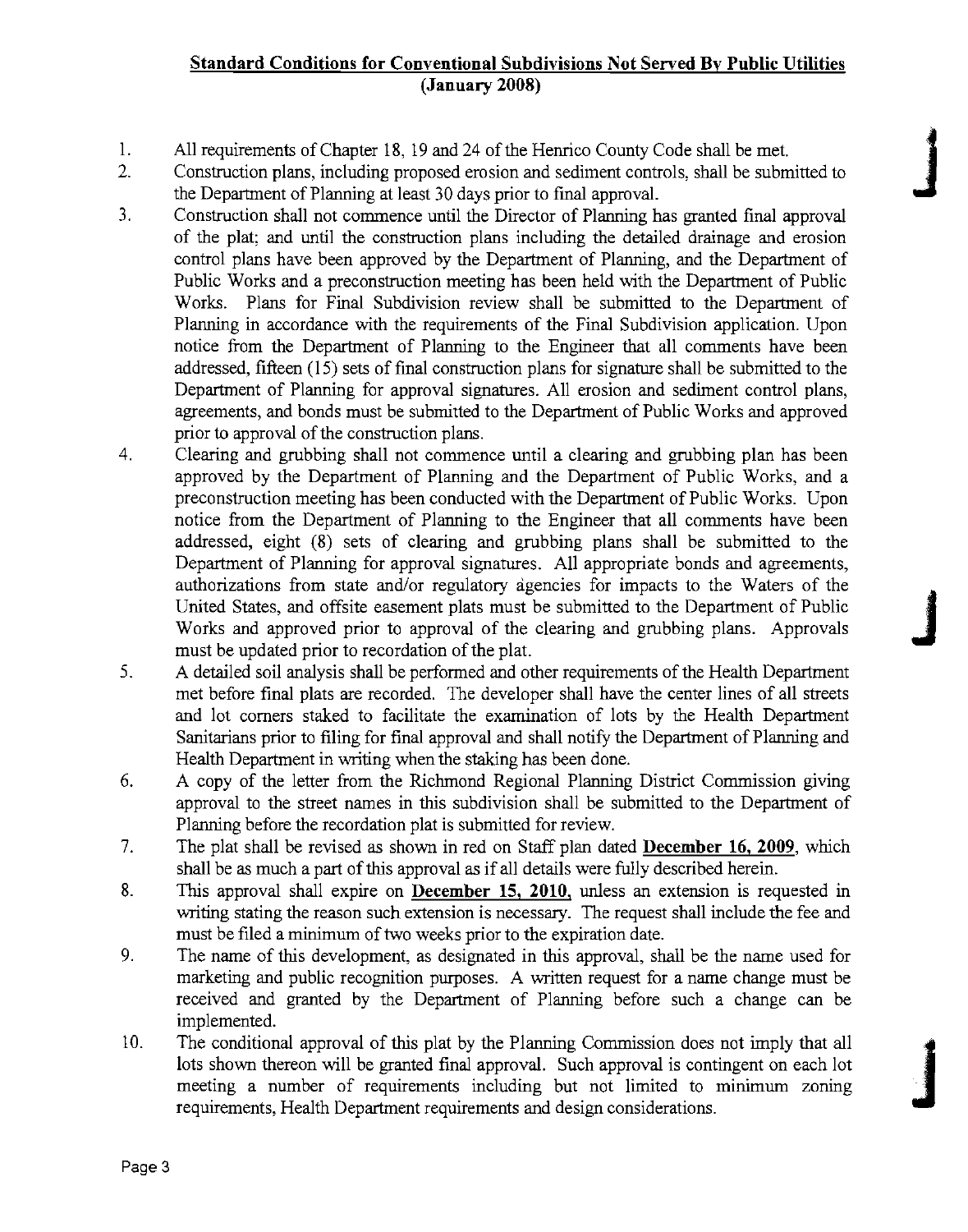11. Prior to a request for final approval, the developer shall provide a buildable area plan showing infonnation for all lots within the subdivision. Such plan shall be a part of the construction plans submitted for review and for signature. The buildable area plan shall be Exercise on the summultiputed of the term and its signature. The buildable area for the principal structure, all setback dimensions, the minimum lot width (perpendicular to the center line of the lot at the front building structure, all setback dimensions, the minimum lot width (perpendicular to the center line of the lot at the front building line), and if applicable, any Special Flood Hazard Areas (floodplains) and the area of each lot exclusive of floodplain, wetlands, easements, buffers, Chesapeake Bay Act Areas, wells and primary/reserved drainfields.

l

l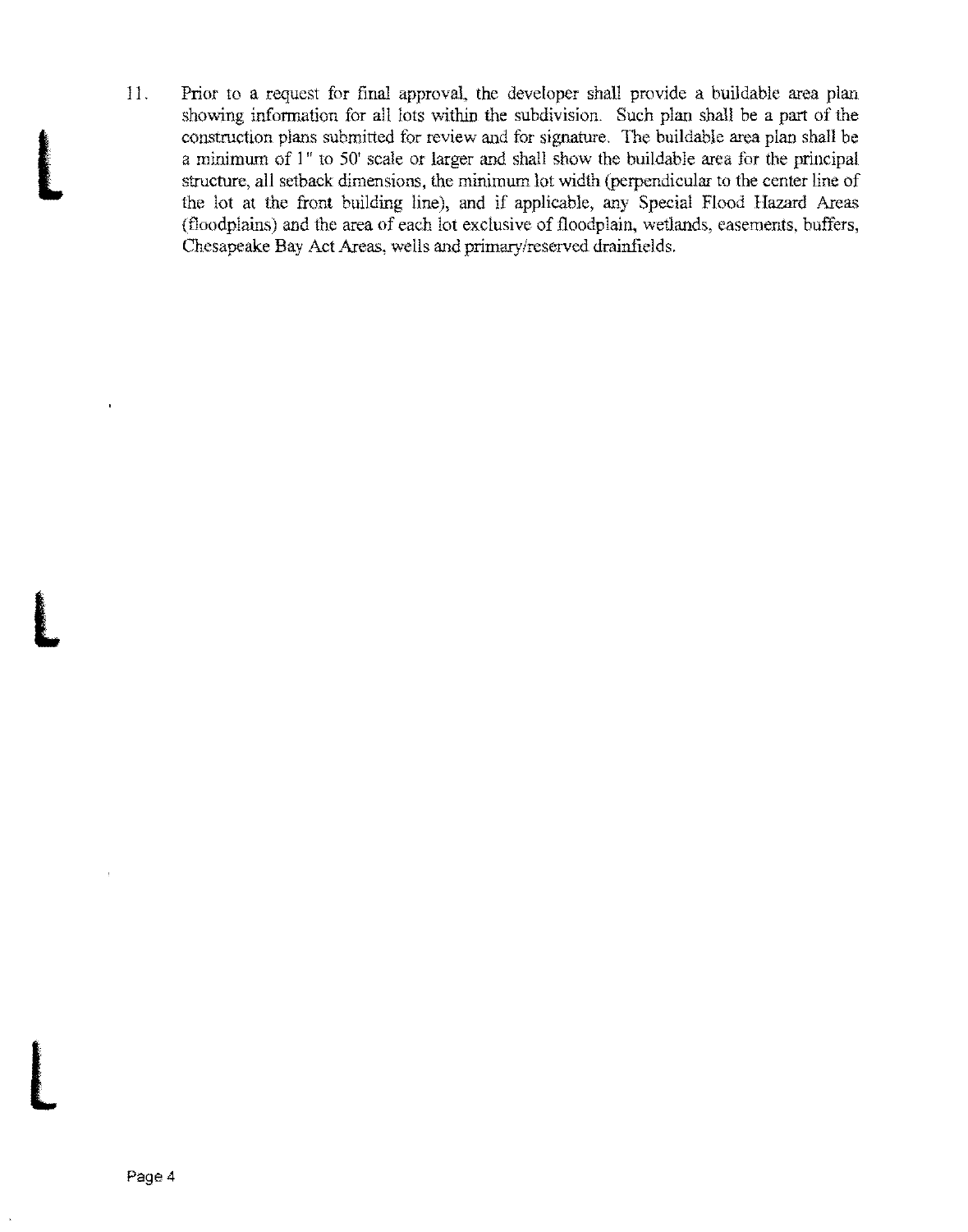### Standard Conditions for Residential Townhouse for Sale (RTH) Subdivisions\ **(January 2008)**

- 1. All requirements of Chapter 18, 19 and 24 of the Henrico County Code shall be met.
- 2. the Department of Planning at least 30 days prior to final approval. Construction plans, including proposed erosion and sediment nty Code shall be met.<br>controls, shall be submitted to oval.
- 3. Construction shall not commence until the Director of Planning has granted final approval of the plat; and until the construction plans including the detailed drainage, erosion control, and utility plans have been approved by the Department of Planning, the Department of Public Utilities, and the Department of Public Works and a preconstruction meeting has been held with the Department of Public Works. Plans for Plan of Development and Final Subdivision review shall be submitted to the Department of Planning in accordance with the requirements of the Plan of Development and Final Subdivision applications. Upon notice from the Department of Planning to the Engineer that all comments have been addressed, twenty-one (21) sets of fmal construction plans for signature shall be submitted to the Department of Planning for approval signatures. All erosion and sediment control plans, agreements, and bonds must be submitted to the Department of Public Works and approved prior to approval of the construction plans.
- 4. Clearing and grubbing shall not commence until a clearing and grubbing plan has been approved by the Department of Planning and the Department of Public Works, and a preconstruction meeting has been conducted with the Department of Public Works. Upon notice from the Department of Planning to the Engineer that all comments have been addressed, eight (8) sets of clearing and grubbing plans shall be submitted to the Department of Planning for approval signatures. All appropriate bonds and agreements, authorizations from state and/or regulatory agencies for impacts to the Waters of the United States, and offsite easement plats must be submitted to the Department Works and approved prior to approval of the clearing and grubbing plans. Approvals reements,<br>rrs of the<br>of Public<br>Approvals must be updated prior to recordation of the plat.
- 5. The owner shall enter into the necessary contracts with the Department of Public Utilities for water.
- 6. The owner shall enter into the necessary contracts with the Department of Public Utilities for sewer.
- 7. A copy of the letter from the Richmond Regional Planning District Commission giving approval to the street names in this subdivision shall be submitted to the Department of Planning before the recordation plat is submitted for review.
- 8. The plat shall be revised as shown in red on Staff plan dated **December 16, 2009,** which shall be as much a part of this approval as if all details were fully described herein.
- 9. This approval shall expire on **December 15, 2010,** unless an extension is requested in writing stating the reason such extension is necessary. The request shall include the required fee and must be filed a minimum of two weeks prior to the expiration date.
- 10. The name of this development, as designated in this approval, shall be the name used for marketing and public recognition purposes. A written request for a name change must be received and granted by the Department of Planning before such a change can be implemented.
- 11. The conditional approval of this plat by the Planning Commission does not imply that all lots shown thereon will be granted final approval. Such approval is contingent on each lot meeting all requirements, including bu lots shown thereon will be granted fmal approval. Such approval is contingent on each lot meeting all requirements, including but not limited to, miminum zoning requirements, and design considerations.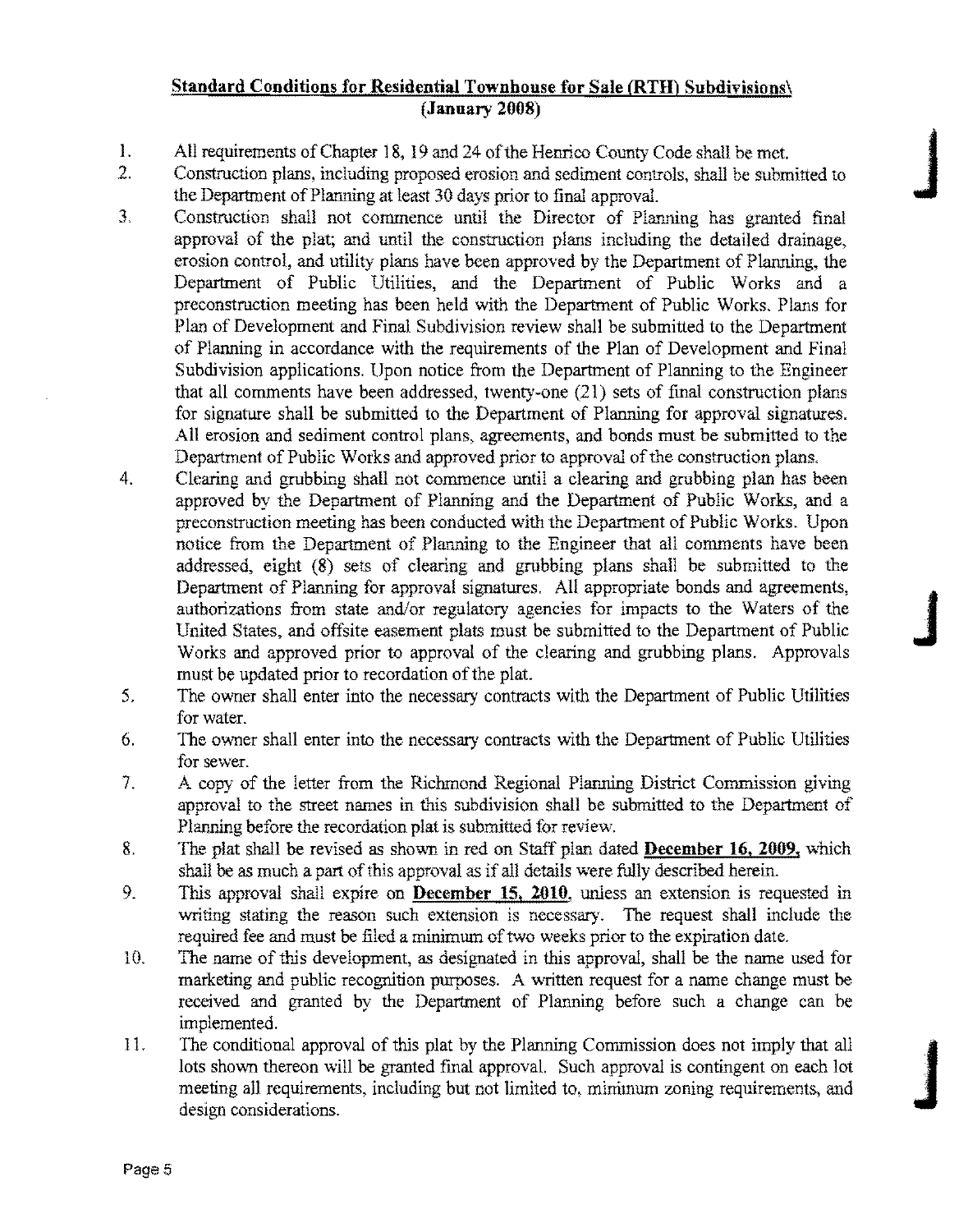- 12. A draft of the Declaration of Covenants, Conditions and Restrictions shall be submitted to the Department of Planning for review, prior to final approval. The proposed Homeowners Association for the project shall be responsible for the exterior maintenance of all buildings and grounds.
- 13. All block comers shall be monumented and referenced, where possible, to the exterior boundaries of the site
- 14. The record plat shall contain a statement that the common area is dedicated to the common use and enjoyment of the homeowners of **(name of subdivision)** and is not dedicated for use by the general public. This statement shall refer to the applicable article in the covenants recorded with the plat.

L

l

L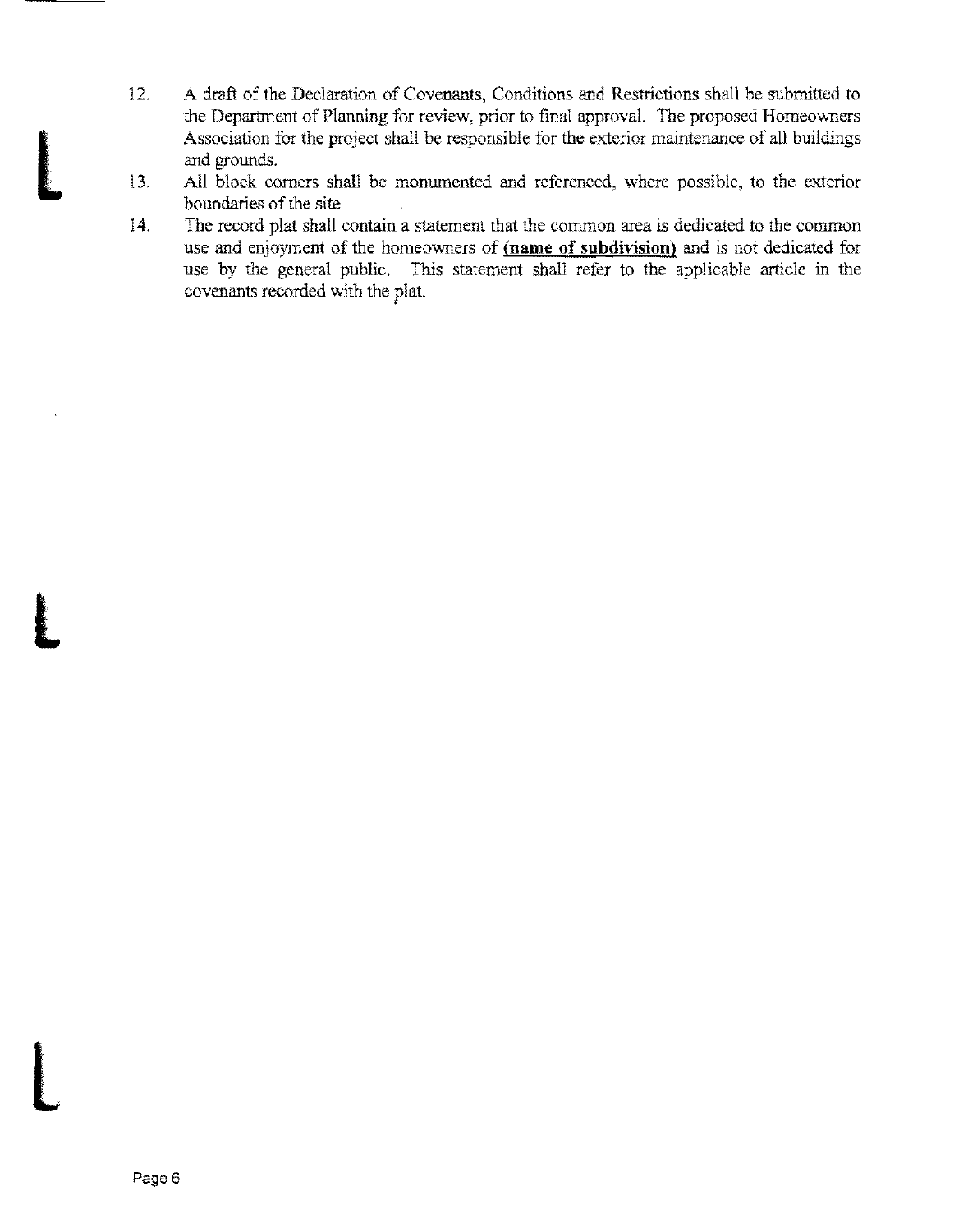### Standard Conditions for Zero Lot Line Subdivisions (January 2008)

- I. All requirements of Chapter 18, 19 and 24 of the Henrico County Code shall be met.<br>2. Construction plans, including proposed erosion and sediment controls, shall be subm
- Construction plans, including proposed erosion and sediment controls, shall be submitted to the Department of Planning at least 30 days prior to final approvaL
- 3. Construction shall not commence until the Director of Planning has granted final approval of the plat; and until the construction plans including the detailed drainage, erosion control, and utility plans have been approved by the Department of Planning, the Department of Public Utilities, and the Department of Public Works and a preconstruction meeting has been held \'vith the Department of Public Works. Plans for Plan of Development and Final Subdivision review shall be submitted to the Department of Planning in accordance with the requirements of the Plan of Development and Final Subdivision applications. Upon notice from the Department of Planning to the Engineer that all comments have been addressed, twenty-one (21) sets of final construction plans for signature shall be submitted to the Department of Planning for approval signatures. All erosion and sediment control plans, agreements, and bonds must be submitted to the Department of Public Works and approved prior to approval of the construction plans.
- 4. Clearing and grubbing shall not commence until a clearing and grubbing plan has been approved by the Department of Planning and the Department of Public Works, and a preconstruction meeting has been conducted with the Department of Public Works. Upon notice from the Department of Planning to the Engineer that all comments have been addressed, eight (8) sets of clearing and grubbing plans shall be submitted to the Department of Planning for approval signatures. All appropriate bonds and agreements, authorizations from state and/or regulatory agencies for impacts to the Waters of the United States, and offsite easement plats must be submitted to the Department of Public Works and approved prior to approval of the clearing and grubbing plans. Approvals must be updated prior to recordation of the plat.
- 5. The owner shall enter into the necessary contracts with the Department of Public Utilities for water.
- 6. The owner shall enter into the necessary contracts with the Department of Public Utilities for sewer.
- 7. A copy of the letter from the Richmond Regional Planning District Commission giving approval to the street names in this subdivision shall be submitted to the Department of Planning before the recordation plat is submitted for review.
- 8. The plat shall be revised as shown in red on Staff plan dated **December 16, 2009**, which shall be as much a part of this approval as if all details were fully described herein.
- 9. This approval shall expire on December 15, 2010, unless an extension is requested in writing stating the reason such extension is necessary. The request shall include the required fee and must be filed a minimum of two weeks prior to the expiration date.
- 10. The name of this development, as designated in this approval, shall be the name used for marketing and public recognition purposes. A written request for a name change must be received and granted by the Department of Planning before such a change may be implemented. 11. The conditional approval of this plat by the Planning before such a change must be<br>
implemented.<br>
11. The conditional approval of this plat by the Planning Commission does not imply that all<br>
11. Interval approval of t
- lots shown thereon will be granted final approval. Such approval is contingent on each lot meeting all requirements, including but not limited to, minimum zoning requirements, and design considerations.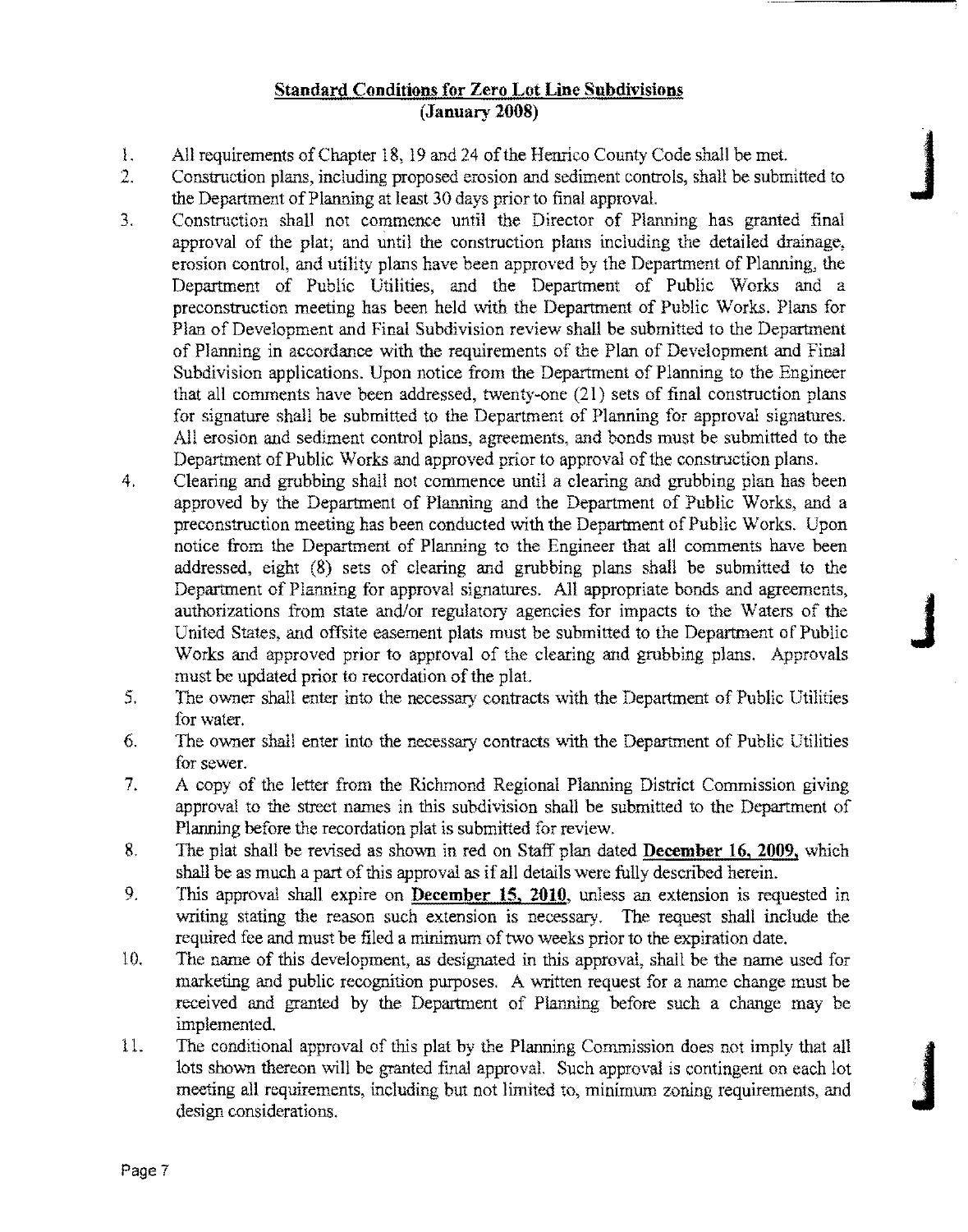12. Prior to a request for final approval, the developer shall provide a buildable area plan showing information for all lots within the subdivision. Such plan shall be a part of the construction plans submitted for review and for signature. The buildable area plan sball be a minimum of I" to 50' scale or larger and shall show the buildable area for the principal structure, all setback dimensions, the minimum lot width (perpendicular to the center line of the lot at the front building line), and if applicable, any Special Flood Hazard Areas (floodplains) and the area of each lot exclusive of floodplain, wetlands, easements, buffers and Chesapeake Bay Act Areas.

l

l

**Little Street, Case of the Company of the Company of the Company of the Company of the Company of the Company of the Company of the Company of the Company of the Company of the Company of the Company of the Company of the**